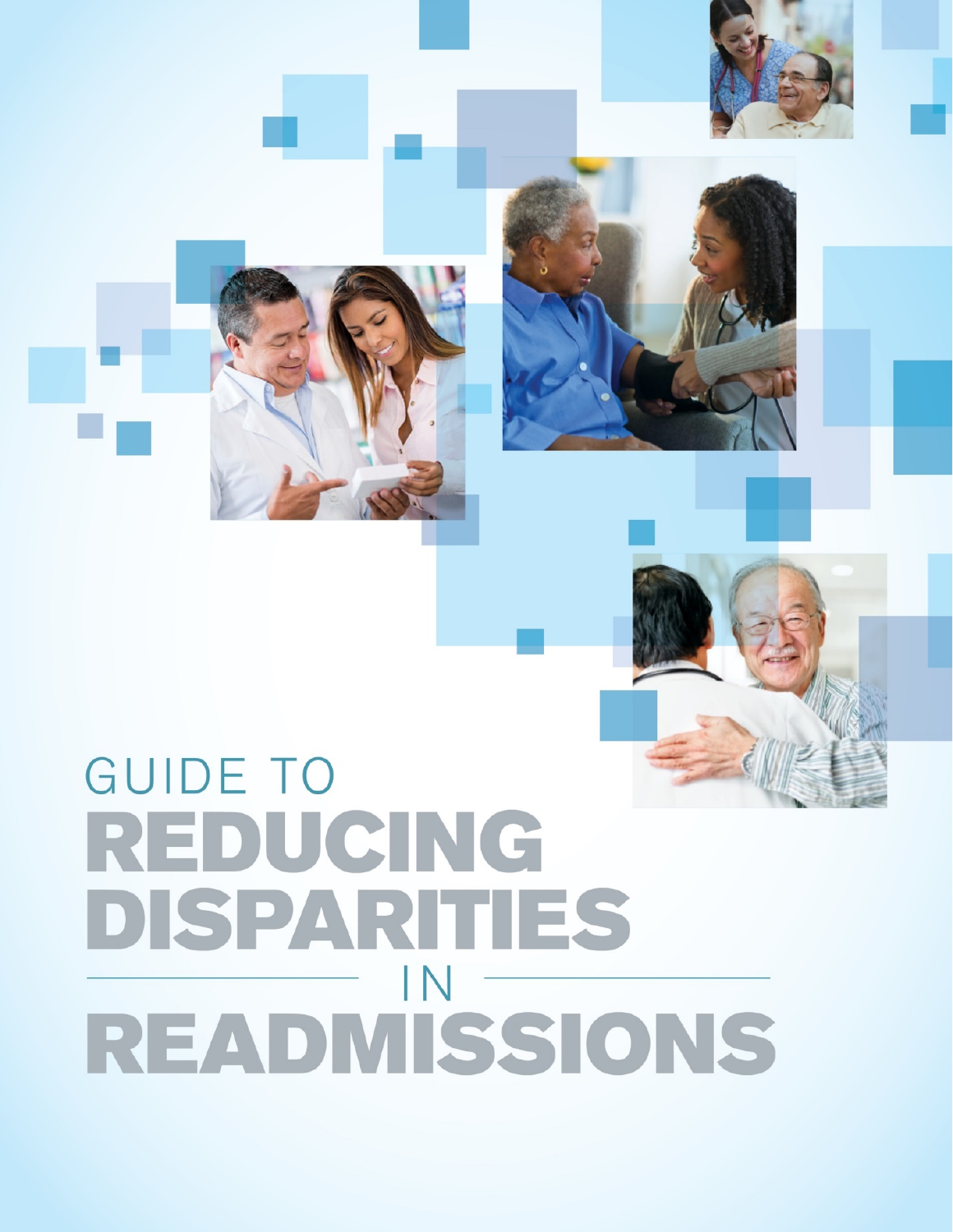## **Acknowledgments**

The *Guide to Reducing Disparities in Readmissions* was prepared with input from Agency for Healthcare Research and Quality, Alameda Health System, AnMed Health, Baltimore Medical Systems, Camden Coalition of Healthcare Providers, CareMore Health Systems, CHRISTUS Health, Disparities Solutions Center at Massachusetts General Hospital, Healthcare Association of New York State, Holy Cross Health, Intermountain Healthcare, IPRO, Kentucky Ambulatory Network, University of Kentucky College of Medicine, MPRO, National Committee for Quality Assurance, New Jersey Hospital Association, NORC at the University of Chicago, and Qualis Health.

*This work was supported by the Centers for Medicare & Medicaid Services under Contract Numbers HHSM-500- 2011-000002I #T0012, Planning, Designing, Implementing and Evaluating Programs: Reducing Health Disparities through Quality Improvement with NORC at the University of Chicago.*

Revised August 2018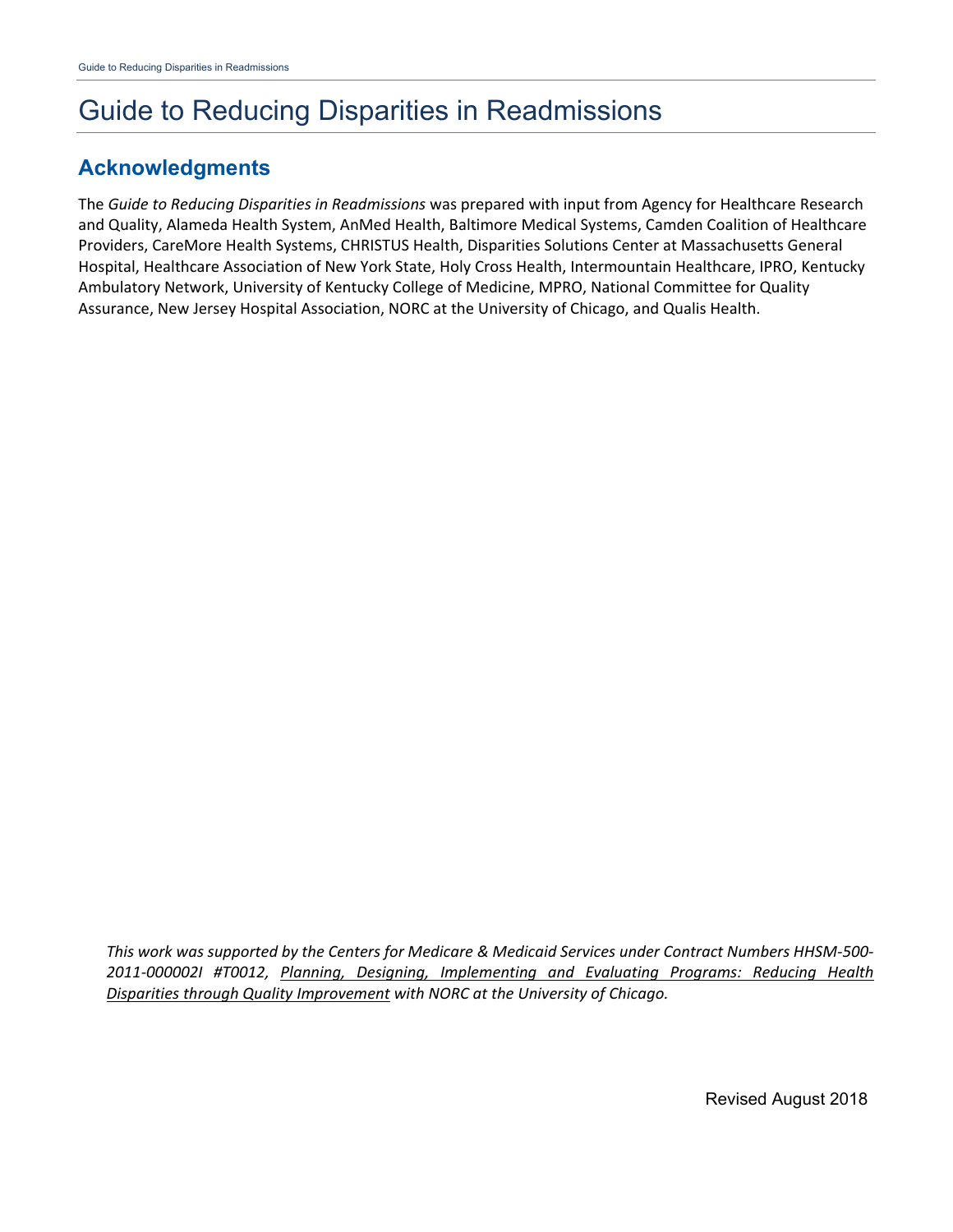## **Table of Contents**

| High Level Recommendations for Reducing Readmissions among Diverse Populations              |  |
|---------------------------------------------------------------------------------------------|--|
|                                                                                             |  |
|                                                                                             |  |
| Appendix A: Disparities in Top Conditions in CMS Hospital Readmissions Reduction Program 17 |  |
|                                                                                             |  |
|                                                                                             |  |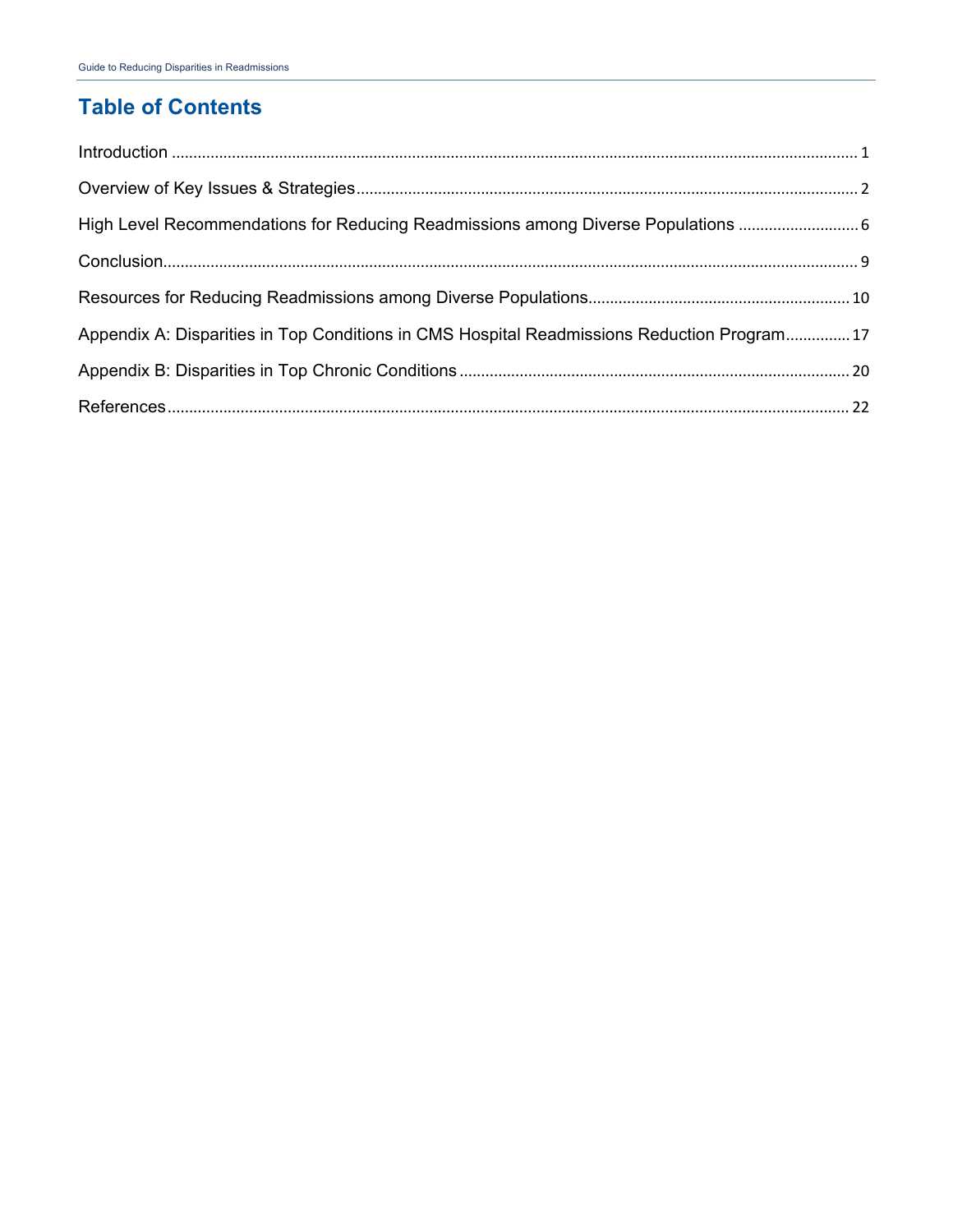## <span id="page-3-0"></span>**Introduction**

Guided by The Institute of Medicine (IOM) Report *Crossing the Quality Chasm*, our nation charts a path to deliver equitable care that is safe, efficient, effective, and patient-centered.1 *Equity* is the principle that quality of care should not vary based on patient characteristics such as race and ethnicity, gender, or socioeconomic status. Recent years have seen a significant transformation of the health care system. An entire set of structures has been developed to facilitate increased access to cost-effective and high-quality care. Pursuing *high-value* health care is the ultimate goal, and health care provider organizations across the country are faced with the daunting challenge of succeeding—and perhaps just surviving—while delivering care to increasingly diverse populations.

One major part of the move towards value-based care—paying for quality, rather than quantity, of services—is a set of financial incentives and disincentives designed to drive quality improvement and control costs for hospitalbased care. Preventing avoidable hospital readmissions has become one such cost-controlling priority. It is estimated that roughly two million patients are readmitted a year, costing Medicare \$26 billion. Officials estimate \$17 billion of that comes from potentially avoidable readmissions.2 To address this issue, the Centers for Medicare & Medicaid Services (CMS)—through Congressional direction and Administration initiatives—implemented the Hospital Readmission Reduction Program (HRRP) in 2012. The CMS program sets up financial penalties for hospitals with relatively higher rates of Medicare readmissions.<sup>3</sup> To determine each hospital's penalty in the first phase of the program, CMS looked at readmission rates of patients who initially went into the hospital for heart failure, heart attack, and pneumonia but returned within 30 days of discharge. Two conditions were added in FY 2015, elective hip and knee replacements and chronic obstructive pulmonary disease (COPD, which can involve bronchitis and emphysema). In FY 2017 CMS added Coronary Artery Bypass Graft surgery to the HRRP measures and expanded the types of pneumonia cases that are assessed. Currently, hospitals can lose as much as three percent of their Medicare payments under the program.<sup>4</sup> The HRRP is one of several programs included in the U.S. Department of Health and Human Services 2016 *Report to Congress: Social Risk Factors and Performance Under Medicare's Value-Based Purchasing Programs*. Findings of this report revealed that beneficiaries with social risk factors (including low income, Black race, Hispanic ethnicity, and rural residence), experience worse outcomes on quality measures and that providers serving a disproportionate number of beneficiaries with social risk factors are subject to higher penalties under certain programs like the HRRP. The reasons for this are multifactorial and necessitate efforts to measure and report on performance and quality of care, including disparities in readmissions.5

Additionally, studies have shown that certain patient characteristics, such as race, ethnicity, language proficiency, age, socioeconomic status, place of residence, and disability, among others—may predict readmission risk and readmissions, particularly for costly and complicated medical conditions such as heart failure, pneumonia, and acute myocardial infarction.<sup>6-11</sup> Research has demonstrated—and evaluations of the HRRP to date have found that minority and other vulnerable populations are more likely than their white counterparts to be readmitted within 30 days of discharge for chronic conditions,  $12-14$  such as congestive heart failure.<sup>15</sup> While not all readmissions are avoidable, a portion of unplanned readmissions may be prevented by addressing the barriers patients face prior to, during, and after admission and discharge.

Given the cost and quality implications of these findings, addressing readmissions while caring for an increasingly diverse population has become a significant concern for hospitals and hospital leaders. This is one part of a larger national effort to address disparities and achieve equity in health care, exemplified by the #123forEquity Campaign spearheaded by the American Hospital Association and several partners [\(http://www.equityofcare.org/pledge/index.shtml\)](http://www.equityofcare.org/pledge/index.shtml). State-level initiatives also present opportunities for hospitals to pledge their commitment to addressing factors associated with readmissions, including the Alliance for a Healthier South Carolina's Call to Action for Health Equity [\(http://healthiersc.org/the-alliance/dashboard-call-to](http://healthiersc.org/the-alliance/dashboard-call-to-action/)[action/\)](http://healthiersc.org/the-alliance/dashboard-call-to-action/) and the National CLAS Standards Pledge in Wisconsin [\(https://www.thinkculturalhealth.hhs.gov/assets/pdfs/CLASCompendiumWisconsin.pdf\)](https://www.thinkculturalhealth.hhs.gov/assets/pdfs/CLASCompendiumWisconsin.pdf). Hospitals have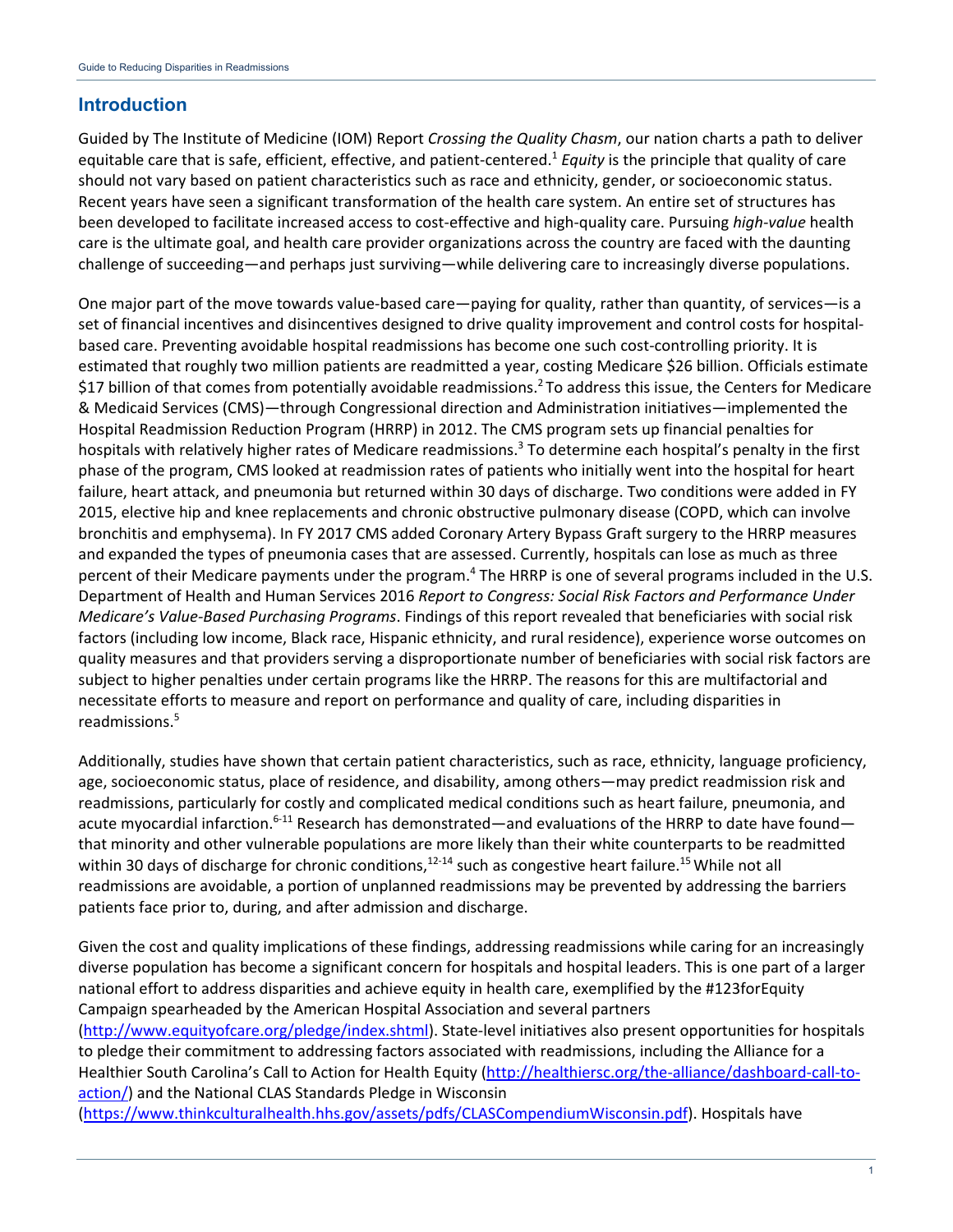requested additional guidance on how to implement both system-wide redesign as well as specific efforts on preventing readmissions among minority populations.

The goals of the guide are to provide:

- An overview of key issues related to disparities in readmissions
- A set of activities that can help hospital leaders address readmissions in this population
- Strategies aimed at reducing readmissions in diverse populations

This guide provides clear, concise, practical, and actionable recommendations for hospital leaders such as CEOs, VPs, team leads, and others who focus on health care quality, safety, and redesign. Recommendations and improvement activities can also be shared and spread by organizations who provide support to hospitals, including Hospital Improvement Innovation Networks (HIINs), Quality Improvement Network-Quality Improvement Organizations (QIN-QIOs), and other stakeholders engaged in readmissions-related quality improvement activities. This guide is aligned with the goals of the CMS Partnership for Patients focused on improving care transitions, reducing 30-day hospital readmissions, making care safer, and reducing costs [\(https://partnershipforpatients.cms.gov/\)](https://partnershipforpatients.cms.gov/).

The recommendations included in this guide apply to all types of hospitals, including rural, urban, public, and private (among others), and are closely aligned with the *CMS Quality Strategy Goals*. These recommendations can help support a culture of safety; strengthen patient and family engagement in care; encourage effective communication and care coordination; promote effective chronic disease prevention and treatment; foster community cooperation to promote healthy living; and make care more affordable.

To maximize use of this guide, hospitals may:

- 1. Complete a Disparities Action Statement [\(https://www.cms.gov/About-CMS/Agency-](https://www.cms.gov/About-CMS/Agency-Information/OMH/Downloads/Disparities-Action-Statement.pdf)[Information/OMH/Downloads/Disparities-Action-Statement.pdf\)](https://www.cms.gov/About-CMS/Agency-Information/OMH/Downloads/Disparities-Action-Statement.pdf) to learn how to identify, prioritize, and take action on health disparities.
- 2. Develop or enhance a hospital's existing strategies to include equity as an essential component.<sup>16</sup> The *CMS Equity Plan for Improving Quality in Medicare* [\(https://www.cms.gov/About-CMS/Agency-](https://www.cms.gov/About-CMS/Agency-Information/OMH/OMH_Dwnld-CMS_EquityPlanforMedicare_090615.pdf)[Information/OMH/OMH\\_Dwnld-CMS\\_EquityPlanforMedicare\\_090615.pdf\)](https://www.cms.gov/About-CMS/Agency-Information/OMH/OMH_Dwnld-CMS_EquityPlanforMedicare_090615.pdf) is a helpful resource and provides an action oriented, results-driven approach for advancing health equity by improving the quality of care provided by hospitals and other healthcare providers.
- 3. Develop a "Transitions/Readmissions Care Redesign Team" (details below) or have an existing team review the information included here.
- 4. Conduct a gap analysis to determine whether the transition/readmission process incorporates recommended strategies and issues.
- 5. Apply the recommendations presented here for impactful short-term results, as well as for allencompassing, long-term plans.

In this time of health care transformation and reform, strategies to prevent readmissions among minority populations will be necessary if we are to realize the promise of value in healthcare going forward.

## <span id="page-4-0"></span>**Overview of Key Issues & Strategies**

Data from the Agency for Healthcare Research and Quality indicate that black and Hispanic patients experience higher rates of potentially avoidable readmissions than white patients.<sup>17</sup> Among Medicare beneficiaries, readmission rates for the top conditions in the CMS Hospital Readmissions Reduction Program are higher for black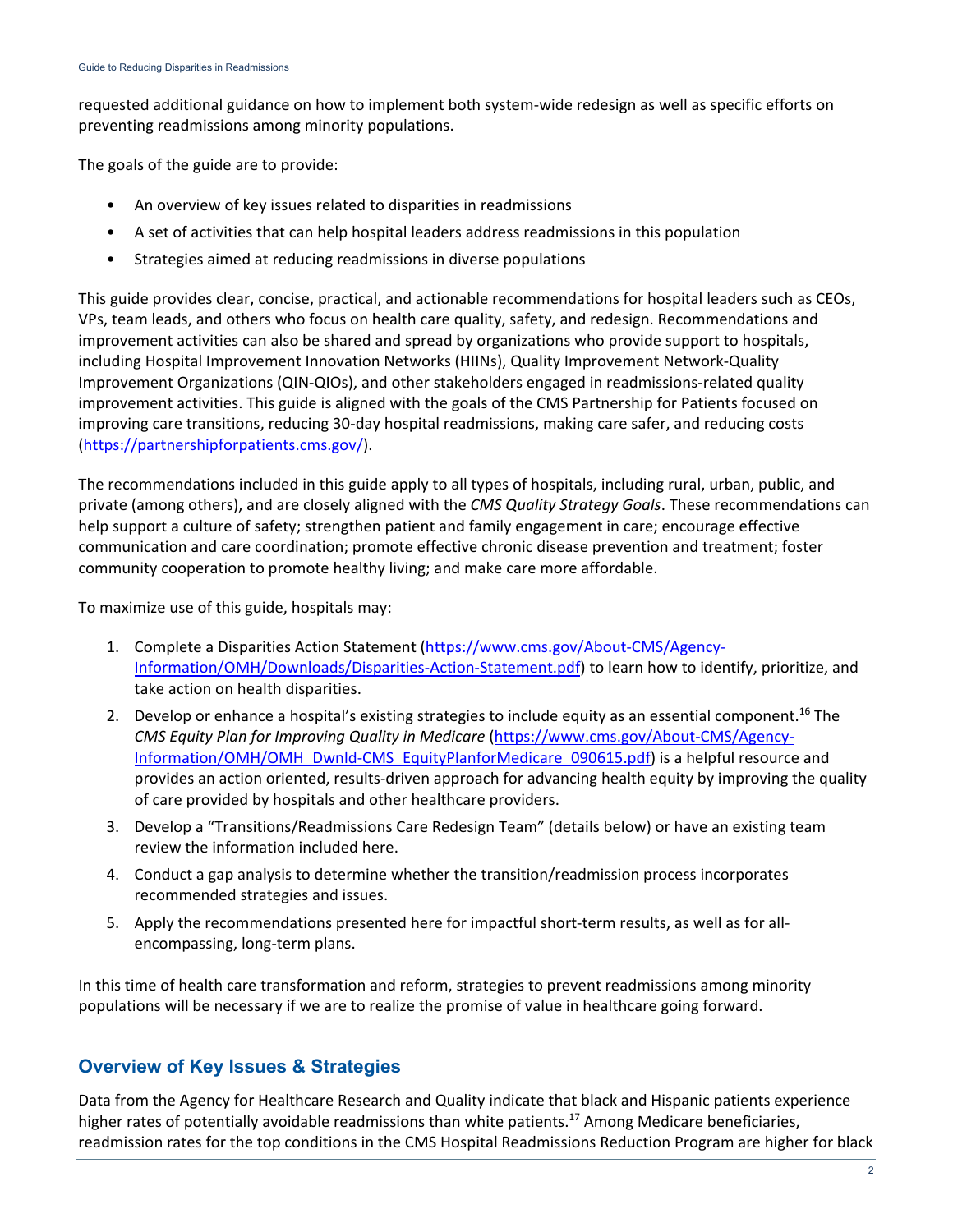patients and higher for Hispanic patients with congestive heart failure and acute myocardial infarction (see Appendix A). 7,18, 19-22

Several factors contribute to disparities in readmission rates for racially and ethnically diverse Medicare beneficiaries. While some of the issues and strategies outlined in the table below (Table 1) are relevant to preventing readmissions in any population, they are particularly important to consider when examining the drivers of readmission and opportunities to eliminate disparities in readmission rates for diverse populations. Along with implementing these strategies, hospitals should systematically examine what they can do to improve care in accordance with the National Standards for Culturally and Linguistically Appropriate Services in Health and Health Care by reviewing *A Practical Guide to Implementing the National CLAS Standards: For Racial, Ethnic and Linguistic Minorities, People with Disabilities and Sexual and Gender Minorities* [\(https://www.cms.gov/About-](https://www.cms.gov/About-CMS/Agency-Information/OMH/Downloads/CLAS-Toolkit-12-7-16.pdf)[CMS/Agency-Information/OMH/Downloads/CLAS-Toolkit-12-7-16.pdf\)](https://www.cms.gov/About-CMS/Agency-Information/OMH/Downloads/CLAS-Toolkit-12-7-16.pdf).

Research has shown that combining strategies has greater potential for impact, whereas single-component interventions are unlikely to result in a significant change in readmission rates.<sup>23</sup>

## **Table 1. Relevant Topics, Key Issues and Recommended Strategies to Reduce Readmissions Among Diverse Populations**

| <b>Topic</b>        | <b>Key Issues and Recommended Strategies</b>                                                                                                                                                                                                                                                                                                                                                                              |
|---------------------|---------------------------------------------------------------------------------------------------------------------------------------------------------------------------------------------------------------------------------------------------------------------------------------------------------------------------------------------------------------------------------------------------------------------------|
| Discharge and       | Racial and ethnic minorities are less likely than white patients to follow up with a primary care                                                                                                                                                                                                                                                                                                                         |
| care transitions    | provider or an appropriate specialist after discharge. <sup>24</sup>                                                                                                                                                                                                                                                                                                                                                      |
|                     | • Provide early discharge planning and follow-up for patients at high risk for readmission. <sup>25</sup>                                                                                                                                                                                                                                                                                                                 |
|                     | • Communicate with patients about the importance of early follow-up. Support may be needed to<br>schedule appointments and address potential barriers to follow-up (e.g., lack of usual source of<br>care, transportation issues, language barriers). <sup>26</sup>                                                                                                                                                       |
| Usual Source of     | Racial and ethnic minorities are less likely to be linked to a primary care provider or have a usual                                                                                                                                                                                                                                                                                                                      |
| Care/Linkage to     | source of care. Lack of this linkage leads to lower quality care. <sup>27-29</sup>                                                                                                                                                                                                                                                                                                                                        |
| <b>Primary Care</b> | Determine whether the patient is linked to a primary care provider or has a usual source of care.<br>$\bullet$                                                                                                                                                                                                                                                                                                            |
|                     | If no linkage exists, attempt to provide a referral and ensure the patient gets connected to a<br>$\bullet$<br>primary care provider. 30,31                                                                                                                                                                                                                                                                               |
| Language barriers   | Limited English proficiency is associated with several factors that contribute to avoidable                                                                                                                                                                                                                                                                                                                               |
| and access to       | readmissions, including lower rates of outpatient follow-up, use of preventive services, medication                                                                                                                                                                                                                                                                                                                       |
| interpreter         | adherence, and understanding discharge diagnosis and instructions. <sup>32,33</sup>                                                                                                                                                                                                                                                                                                                                       |
| services            | Ensure that patients with limited English proficiency are aware of and have access to<br>$\bullet$                                                                                                                                                                                                                                                                                                                        |
|                     | professional medical interpreter services during inpatient stays, during discharge, and when<br>accessing post-hospital care. <sup>34</sup>                                                                                                                                                                                                                                                                               |
|                     | Communicate discharge instructions in the patient's preferred language. Provide written<br>$\bullet$<br>materials at an appropriate literacy level (5 <sup>th</sup> grade or lower, as recommended by the Joint<br>Commission) and in the preferred language of the patient and/or caregiver. <sup>35</sup> Simply translating<br>written instructions may be insufficient to ensure patient understanding. <sup>36</sup> |
|                     | Include family members and/or caregivers in care as appropriate, work with members of the<br>$\bullet$<br>extended care team (such as community health workers), and coordinate with traditional<br>healers to help facilitate culturally competent care for patients with limited English proficiency. <sup>37</sup>                                                                                                     |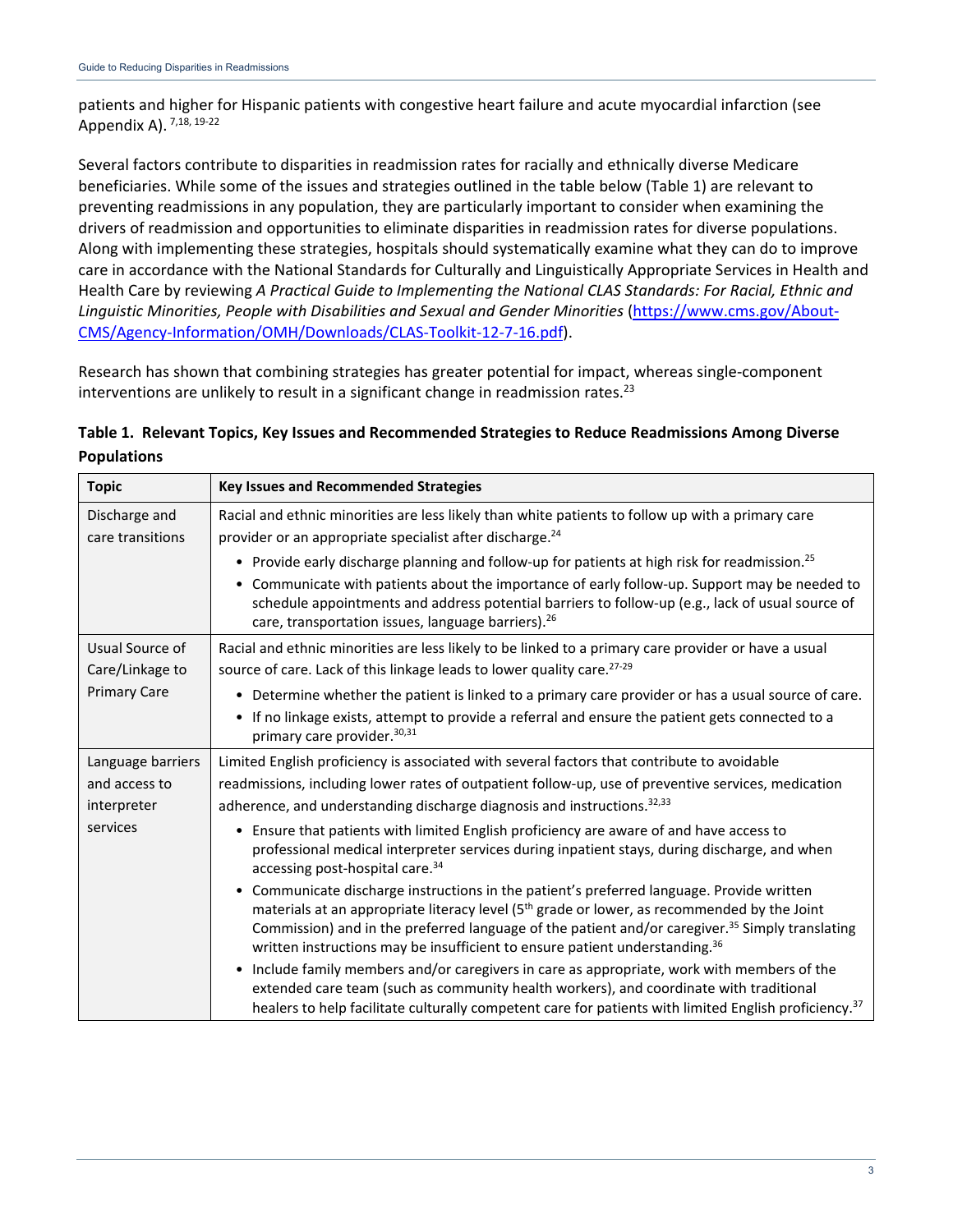| <b>Topic</b>           | <b>Key Issues and Recommended Strategies</b>                                                                                                                                                                                                                                                                                                                            |
|------------------------|-------------------------------------------------------------------------------------------------------------------------------------------------------------------------------------------------------------------------------------------------------------------------------------------------------------------------------------------------------------------------|
| <b>Health literacy</b> | Many factors that contribute to readmissions for racial and ethnic minority populations are associated<br>with health literacy (e.g., limited knowledge of medical condition, poor ability to manage medications<br>and self-care, non-adherence to treatment plans). 38-40                                                                                             |
|                        | • Conduct early screening and documentation of literacy and health literacy, and ensure providers<br>are aware of the patient's level of health literacy at all stages of care. <sup>39</sup>                                                                                                                                                                           |
|                        | • Provide discharge instructions and educational materials at an appropriate literacy level, and<br>incorporate adult learning principles to facilitate patient understanding of diagnosis and<br>treatment regimen. <sup>40</sup>                                                                                                                                      |
|                        | • Simplify self-care instructions provided to patients. <sup>40</sup>                                                                                                                                                                                                                                                                                                   |
|                        | • Use common words. Avoid medical jargon. Using relatable language is vital when working with<br>patients with limited English proficiency who may experience additional communication<br>barriers. <sup>36</sup>                                                                                                                                                       |
| Culturally             | Cultural beliefs and customs influence patients' health behaviors, perceptions of care, and                                                                                                                                                                                                                                                                             |
| competent              | interpretation of medical information or advice. <sup>41-43</sup>                                                                                                                                                                                                                                                                                                       |
| patient education      | • Facilitate trust with patients by demonstrating respect for cultural practices and beliefs that may<br>impact understanding of the disease, treatment, self-management, and possible outcomes and<br>risks, and tailor patient education accordingly. <sup>44</sup>                                                                                                   |
|                        | • Engage families in care transitions, as appropriate, and leverage cultural beliefs or practices that<br>promote self-care and family or social support. <sup>43,45</sup>                                                                                                                                                                                              |
|                        | • Link patients to community-based educational programs offered by trusted institutions (e.g.,<br>faith organizations, cultural organizations) <sup>44</sup>                                                                                                                                                                                                            |
|                        | • Address cultural factors that may predict medication non-adherence, such as patient<br>perceptions regarding the benefits of Western vs. Eastern medicine and perceptions of<br>susceptibility to disease/harm. 41                                                                                                                                                    |
| Social<br>determinants | Factors linked to lack of socioeconomic resources are associated with higher readmission rates for<br>patients at minority-serving hospitals. <sup>20,46</sup>                                                                                                                                                                                                          |
|                        | • Connect patients with community-based resources such as adult day health programs, personal<br>care, home-delivered meals, and services that address social determinants of health (e.g.,<br>housing and food security, transportation, employment) and financial barriers that<br>disproportionately affect racial and ethnic minorities. <sup>20,47</sup>           |
|                        | Connect uninsured and underinsured patients with supplemental health insurance, when<br>possible. <sup>48,49</sup>                                                                                                                                                                                                                                                      |
|                        | • Encourage social support through community connections, use of health information<br>technology, and community-based interventions that reduce social isolation and loneliness. <sup>43,50</sup>                                                                                                                                                                      |
| Mental health          | Anxiety and depression disproportionately impact certain minority groups (e.g., black patients with                                                                                                                                                                                                                                                                     |
|                        | heart failure), and poor mental health has been shown to affect access to services and self-care after                                                                                                                                                                                                                                                                  |
|                        | discharge. <sup>51</sup>                                                                                                                                                                                                                                                                                                                                                |
|                        | • Assess patients for depression, assist them in accessing culturally competent mental health<br>services, and support culturally-relevant coping mechanisms (e.g., spirituality, mindfulness).<br>Stigma about diagnosis and variation in the cultural meaning of depression for minority<br>populations may pose challenges to diagnosis and treatment. <sup>51</sup> |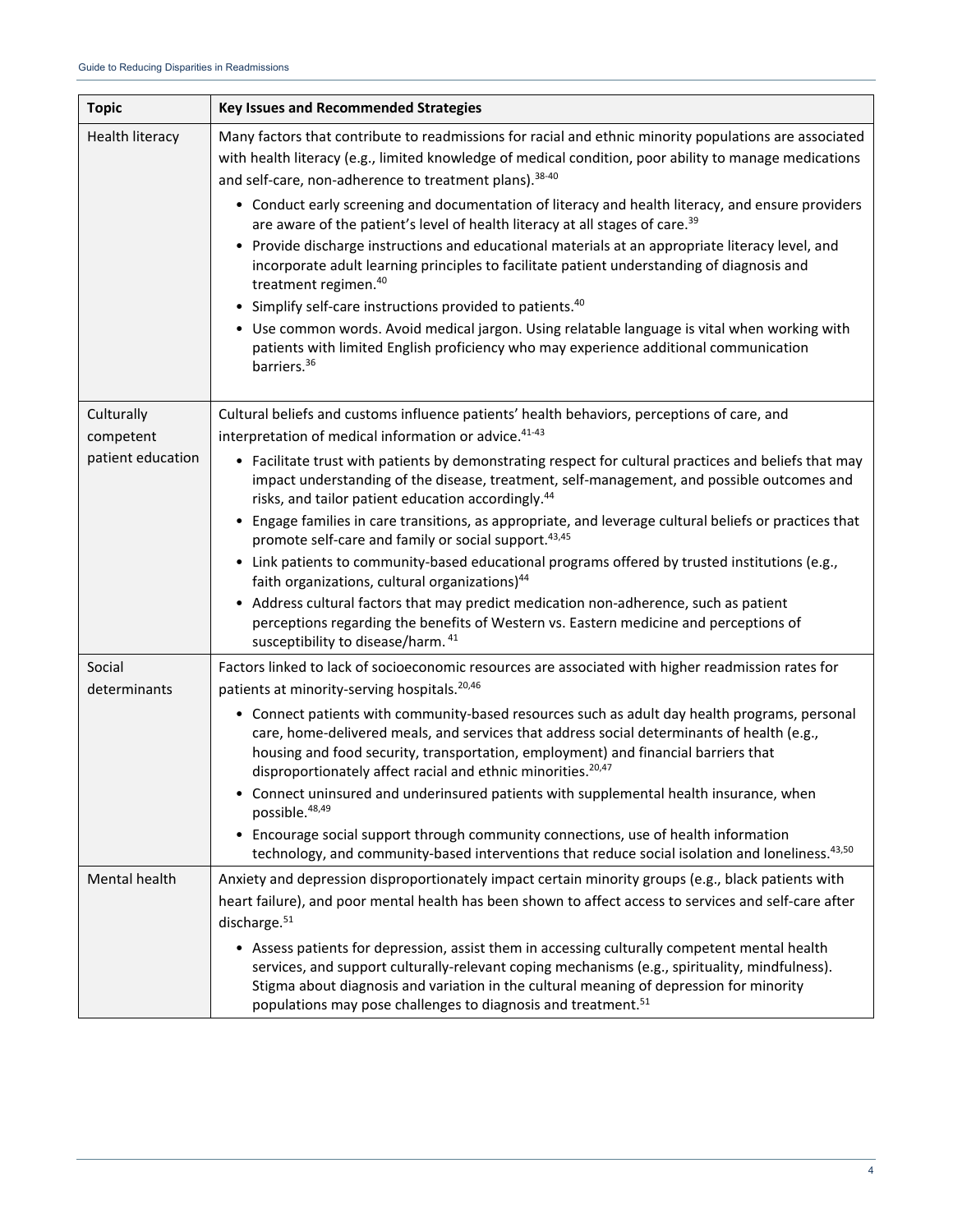| <b>Topic</b>  | <b>Key Issues and Recommended Strategies</b>                                                                                                                       |
|---------------|--------------------------------------------------------------------------------------------------------------------------------------------------------------------|
| Comorbidities | Racial and ethnic minorities commonly have multiple comorbidities, resulting in higher readmission<br>risk.                                                        |
|               | • Focus on the full spectrum of the patient's health, not just the admitting diagnosis, especially for<br>patients with multiple chronic conditions. <sup>52</sup> |
|               | • Ensure appropriate referral to specialty care for comorbidities. <sup>53</sup>                                                                                   |
|               | • Implement policies that foster the use of multi-disciplinary disease management teams and<br>provide payment for care coordination. <sup>53</sup>                |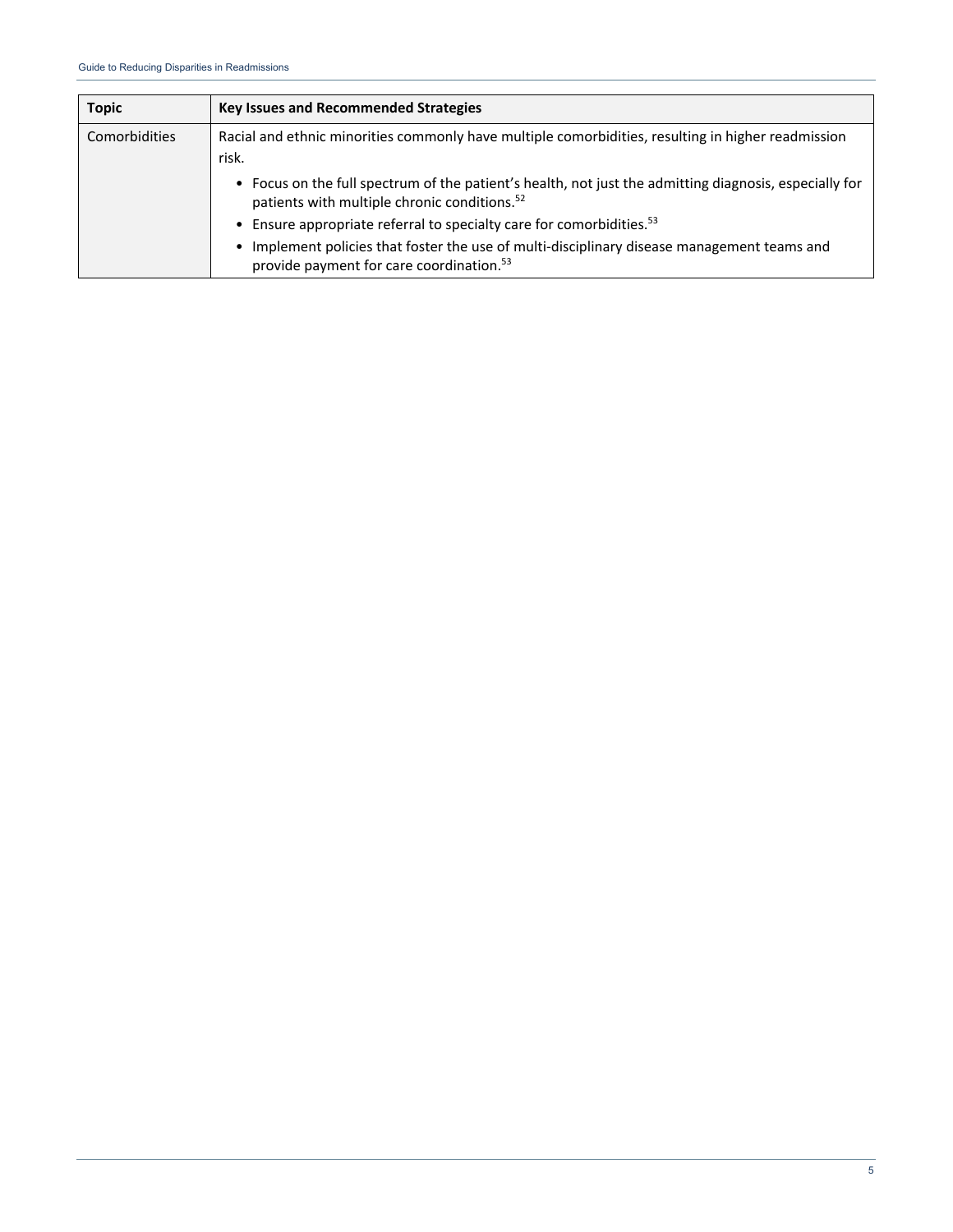## <span id="page-8-0"></span>**High Level Recommendations for Reducing Readmissions among Diverse Populations**

Extensive research and guidance are available on how to prevent avoidable readmissions. Less information exists about barriers faced specifically by minority populations and how health systems are overcoming these challenges to address preventable readmissions in the overall population. However, there are several themes that emerge when examining factors that facilitate the prevention of readmissions for *all* patients, regardless of their race, ethnicity, culture, class, language proficiency, or level of health literacy. These include:

## **1. Collect Critical Data**

Collecting data on who is readmitted, for what condition, from what location, due to what factors, and at what cost helps develop a better understanding of specific risk populations, settings, and individual characteristics and how they relate to readmissions. The more detailed the data, the better the foundation for interventions. As we consider addressing readmissions among diverse populations, tracking certain types of information is critical. These include:

- *Race and Ethnicity***:** Racial and ethnic minority populations are more likely to be readmitted for chronic conditions than whites. Collection of standardized race and ethnicity data helps identify these groups. Self-reported data are considered most reliable.
- *Language***:** Patients with limited-English proficiency are at higher risk for preventable readmission than English-speaking patients. Collect data on language by asking the patient's preferred spoken language for care, as well as preferred written language.
- *Education:* Patients with low health literacy are at risk for readmissions. Assessing patients' ability to understand health information and responding appropriately to patients' level of health literacy is essential.
- *Social Determinants:* Social supports, home and community-based services, access to healthy foods, safe housing, transportation, etc., are determinants of readmissions, and patients can be screened in clinical settings.
- *Disability:* People with disabilities have more complex admissions. Knowing this early on, and preparing accordingly, can help ensure appropriate care and a smooth transition after hospitalization.
- *Linkage to Primary Care/Usual Source of Care:* Minorities are less likely to be linked to a primary care provider or usual source of care, and this can affect readmissions. Gathering data on patients' providers helps identify which patients need referrals to primary care.

Information can be gathered routinely at registration, updated at regular intervals, and used to do predictive modeling for readmissions (also called readmission "hot spotting") to address factors that influence readmissions in diverse populations. In the absence of standardized data collection systems, this information can be gathered from individuals who are routinely readmitted via chart review, focus groups, structured interviews, and through multicultural advisory boards and/or patient/family councils. Data collection is an important foundation of addressing health care disparities, but difficulties collecting data should not preclude efforts to reduce readmissions. A comprehensive collection of resources and guidance to support data collection efforts is available in the *Compendium of Resources for Standardized Demographic and Language Data Collection* [\(https://www.cms.gov/About-CMS/Agency-Information/OMH/Downloads/Data-Collection-Resources.pdf\)](https://www.cms.gov/About-CMS/Agency-Information/OMH/Downloads/Data-Collection-Resources.pdf).

## **2. Identify the Root Causes**

Analyzing demographics and risk data enables the identification of root causes and characteristics associated with readmission. With this information, a process can be initiated to address barriers and develop systems to overcome or prevent them. Stratifying data and analyzing quality measures, such as 30-day readmission rates, by race, ethnicity, and language allows organizations to measure the equity of care provided. Presenting data clearly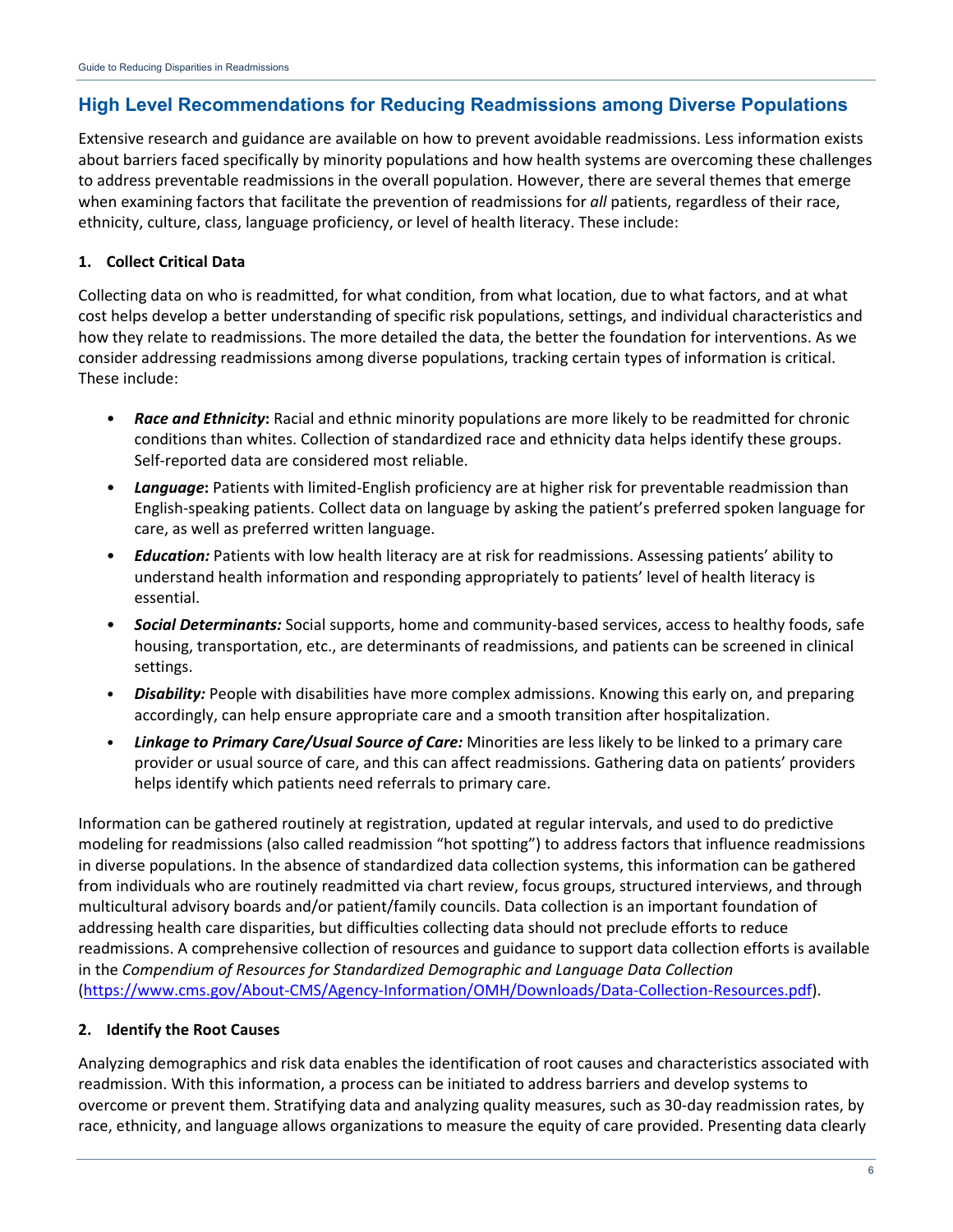and efficiently allows leadership to understand gaps in care. To support this process, the American Hospital Association offers a framework and guidance for collecting and stratifying race, ethnicity, and language data, including: assembling a disparities-focused working group; ensuring the quality and accuracy of race, ethnicity, and language data; identifying high-priority quality metrics; determining if stratification is possible; and stratifying the data.<sup>54</sup> This framework and related resources are available in the resource list at the end of this guide.

Systems innovations and improvement become natural next steps following the collection of demographic and risk data and identification of root causes. If it is determined that certain racial and ethnic groups are more likely to be readmitted, factors such as mistrust, different cultural beliefs, language barriers, or health literacy can be addressed through tailored interventions, including provider training, organizational trust-building, interpreter services, navigators, health coaches, and simpler discharge information, etc.

## **3. Start from the Beginning**

Create systems that assess risk prior to admission, and continue to address risk factors before, during, and after a hospital stay. Strategies implemented midway through a hospital stay or at discharge are rarely effective. Early intervention is especially important for minority populations because it may require more time to communicate effectively and to address patients' needs. Social and cultural factors, dietary patterns, language barriers, low health literacy, and social determinants all converge to create risk for readmission. Working to address potential issues before they emerge as problems is essential to reduce the risk of readmission. For example, hospitals may use data on the languages most commonly spoken in their service area or among their patient population to implement or improve systems that facilitate the use of interpreter services. Hospitals may also address risks associated with language barriers by training providers and staff on how to work effectively with professional medical interpreters. Building trust, bridging cross-cultural divides, and effectively educating all take time. The sooner this starts, the better.

## **4. Activate a Multidisciplinary Team**

The multifactorial risks involved in readmissions cannot be addressed solely by doctors, nurses, or social workers. Success requires a multidisciplinary team with clear leadership and roles that can communicate quickly, effectively, and respectfully with each other and with patients. Hospitals can create teams charged with the redesign of transitions or have existing teams focus their efforts on assuring best practices are incorporated into transition processes. Teams may include quality and safety leaders, doctors, nurses, and social workers. When caring for patients with limited English proficiency, professional medical interpreters should be considered as part of the multidisciplinary team. Many effective teams also include allied health professionals such as pharmacists, nutritionists, mental health providers, and substance abuse services and "non-traditional" team members such as community health workers, navigators, and health coaches. Investing in these resources will be essential. For example, hiring and training coaches and navigators who are multilingual, culturally competent, and familiar with the community will provide a leg up in anticipating and addressing barriers that lead to readmissions such as connecting patients to community resources. These team members need to be able to perform in both inpatient and outpatient setting.

## **5. Systematically Respond to Social Determinants**

Developing interventions to prevent readmissions, especially in vulnerable minority populations, requires focus in two areas— (1) creating systems responsive to the needs of diverse populations and (2) addressing the social determinants that put them at continued risk for readmissions. Identifying the specific social determinants that impact patients and their care processes is key to understanding how to support patients at greatest risk of readmission. Social determinants such as transportation to attend appointments; access to healthy, affordable foods; and housing status can be addressed with the support of navigators and links to community resources. Social isolation and a lack of social support are other key factors in readmission risk. Assuring that patients have the social supports and home and community-based services they need to manage their condition can be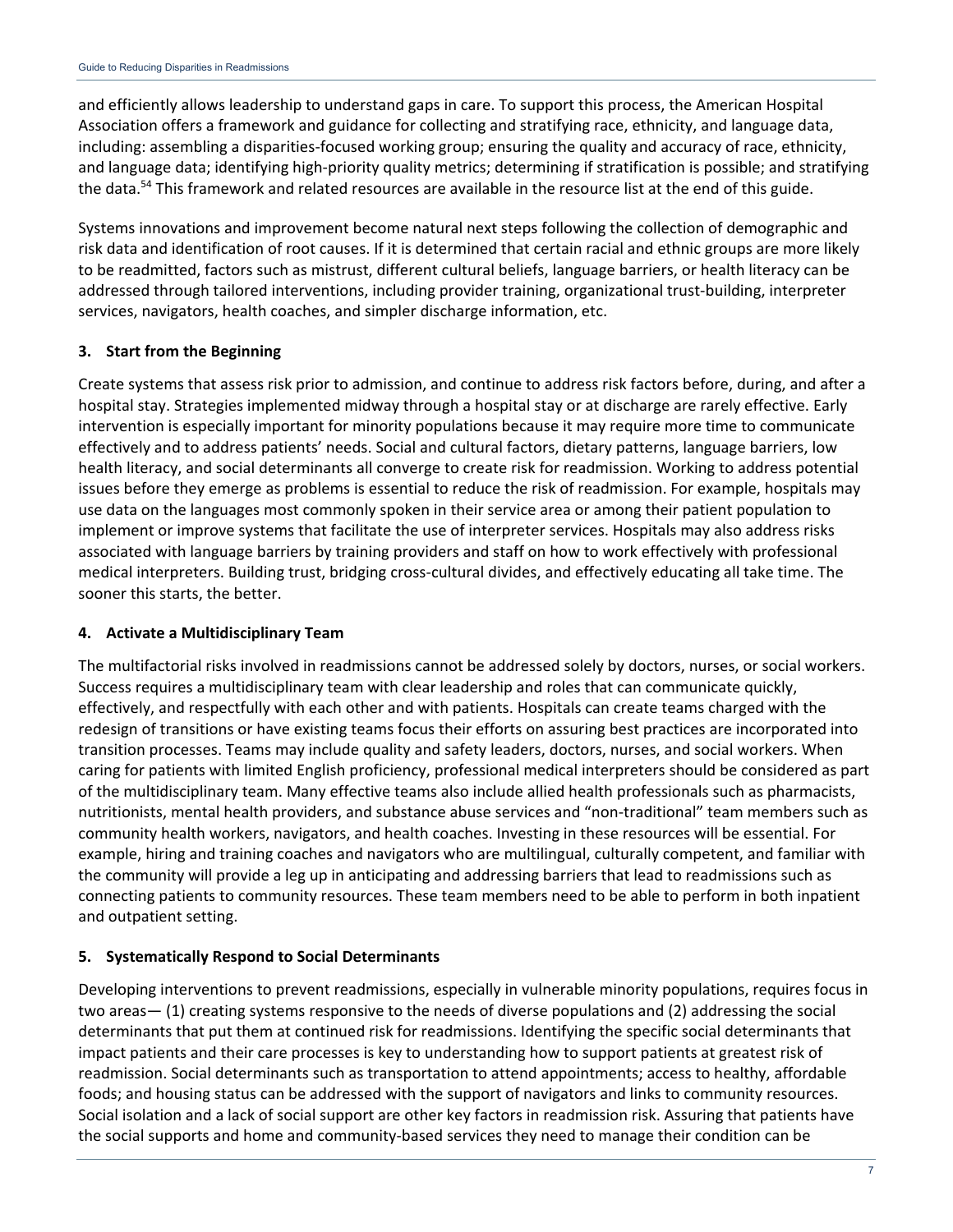assessed and addressed by social workers and community health workers. Hospitals should provide easy-to-read patient information that is culturally and linguistically appropriate and reinforced by a multidisciplinary inpatient team of educators and interpreters. In the end, a patient's ability to engage in their care is influenced by their clinical, physical, and emotional status; the support system available to them; and their capacity to overcome the social obstacles present in their lives and environment.

### **6. Focus on Providing Culturally Competent Communication**

Effective clinician-patient communication is directly linked to improved patient satisfaction, adherence, and health outcomes.<sup>55</sup> Communication is essential to the care process and to preventing avoidable readmissions. However, providers often have limited time to develop a personal connection with patients and ensure appropriate patient-provider communication during the inpatient stay. The goal of effective communication is patients' ability to understand three things: (1) their diagnosis and its implications for care, (2) care choices, including what requires attention, and (3) discharge instructions, including what signs and symptoms trigger a return visit, when to return for a routine follow-up, and how to take the prescribed medications.<sup>36</sup> Low health literacy, mistrust, or language barriers can influence a patient's understanding.<sup>36,56-59</sup> Patients from minority racial and ethnic backgrounds, as well as patients with disabilities, are often dissatisfied in their experiences with communicating with their clinicians.<sup>60,61</sup>

While providing culturally competent communication is essential at all times, communication in "high-risk scenarios," such as reconciling medications, explaining surgical procedures, and providing discharge instructions, is particularly important for preventing readmissions. Successful communication requires ensuring patients' understanding and ability to act on the instructions provided. These are considered communication-sensitive scenarios, meaning they rely on effective patient-provider communication to avoid harm.<sup>36</sup> Addressing these factors using culturally, linguistically, and educationally appropriate communication is a key element of strategy to prevent readmissions in minority populations. Examples of strategies include using interpreters at discharge, writing discharge instructions for a low literacy level and in languages other than English, and training staff on team communication, interpreter use, and cultural competency. For additional guidance on addressing communication challenges, refer to the resource list at the end of this guide, which includes tools on the teachback method, cross-cultural communication, health literacy universal precautions, and providing safe care for patients with limited English proficiency.

## **7. Foster External Partnerships and Community Linkages to Promote Continuity of Care**

Reducing avoidable readmissions requires that hospitals build partnerships with other providers and the community to address social risk factors and promote continuous care when a patient is discharged from the hospital. Partnerships with community service providers can facilitate the transition of patients back into the community and ensure continuity of care for patients following hospitalization. Many hospitals already have relationships within their communities through community benefit activities associated with non-profit status. Hospitals may leverage and build on their community benefits activities and programs to address social determinants that lead to readmissions by connecting patients to community programs. For example, a referral to a community-based organization may ensure that a patient has transportation access for a follow-up visit postdischarge. This can be supported through informal or formal agreements with primary care providers and practices that promote data-sharing and cooperation. These are essential to maintaining the continuity of care. They will ensure that the next care provider is aware of the patient's status and care information. Community partners can direct at-risk patients to needed care following hospitalization. Community partners can also address other non-medical factors that could lead to readmissions such as issues related to social support, health literacy, and food and housing security. In addition, hospitals may benefit from developing or strengthening their relationship with public health officials. These partnerships can increase access to local level data to inform readmission reduction efforts. In places where these partnerships already exist, hospitals could focus on strengthening them.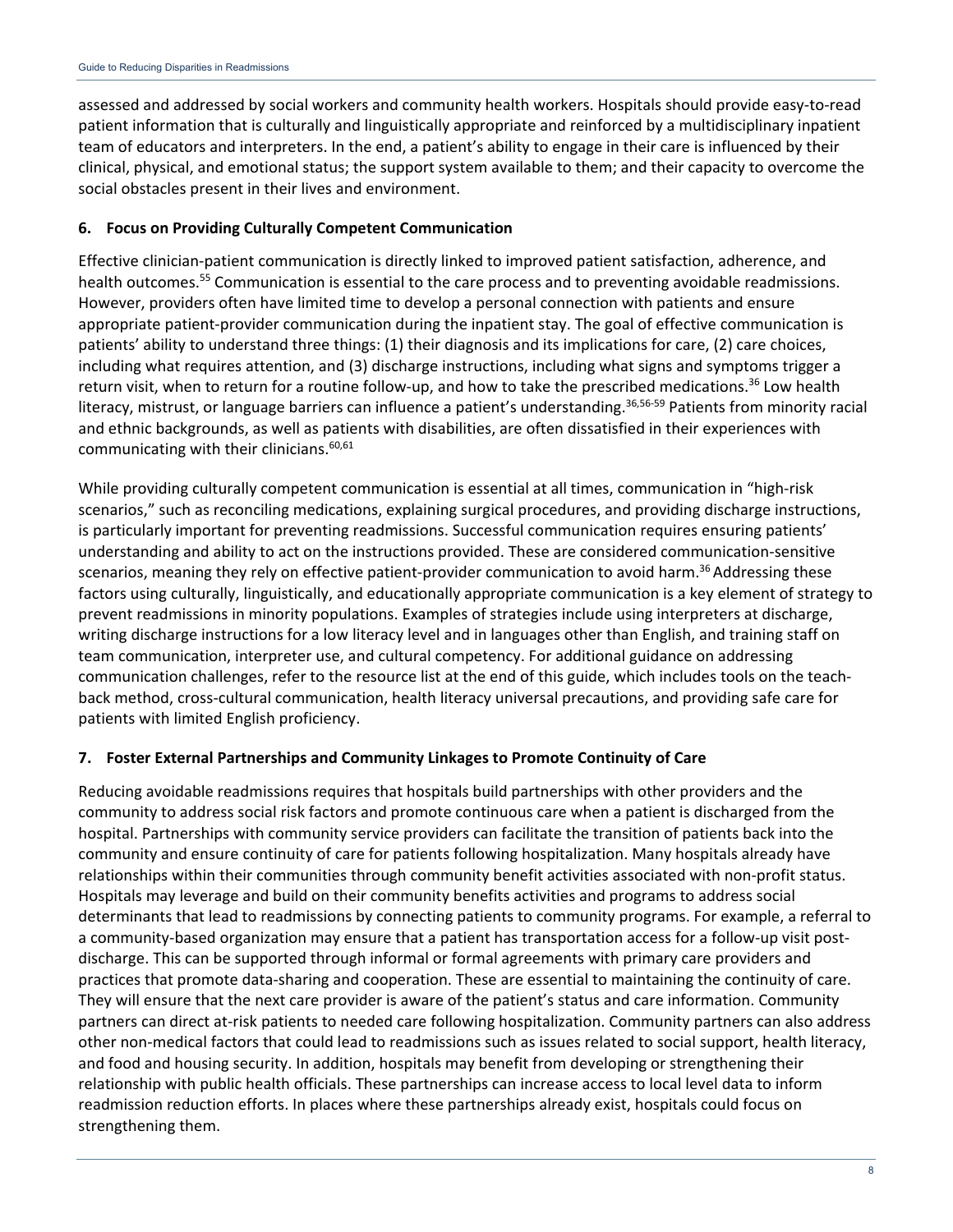## <span id="page-11-0"></span>**Conclusion**

Our nation is becoming increasingly diverse, and as part of care redesign, hospitals should take steps to ensure that they are prepared to deliver high-value health care to a diverse patient population. Addressing disparities in readmissions is key to delivering on the promise of high-value care for all patients, families, and caregivers. To effectively address readmissions in diverse populations, hospitals should consider the strategies outlined in this report:

- Use data to identify disparities and the root causes of these disparities,
- Build multi-disciplinary teams to address the needs of diverse patients,
- Prepare to address social risk factors for readmissions,
- Tailor care to be culturally sensitive with a focus on effective communication, and
- Expand patient care beyond the four walls of the institution by linking and coordinating with community based organizations.

*Learn how to identify, prioritize, and take action on health disparities by championing the Disparities Action Statement in your organization. Participants receive personalized technical assistance focused on strengthening your quality improvement program through a series of consultations from subject matter experts. To learn more, contact [HealthEquityTA@cms.hhs.gov.](mailto:HealthEquityTA@cms.hhs.gov)*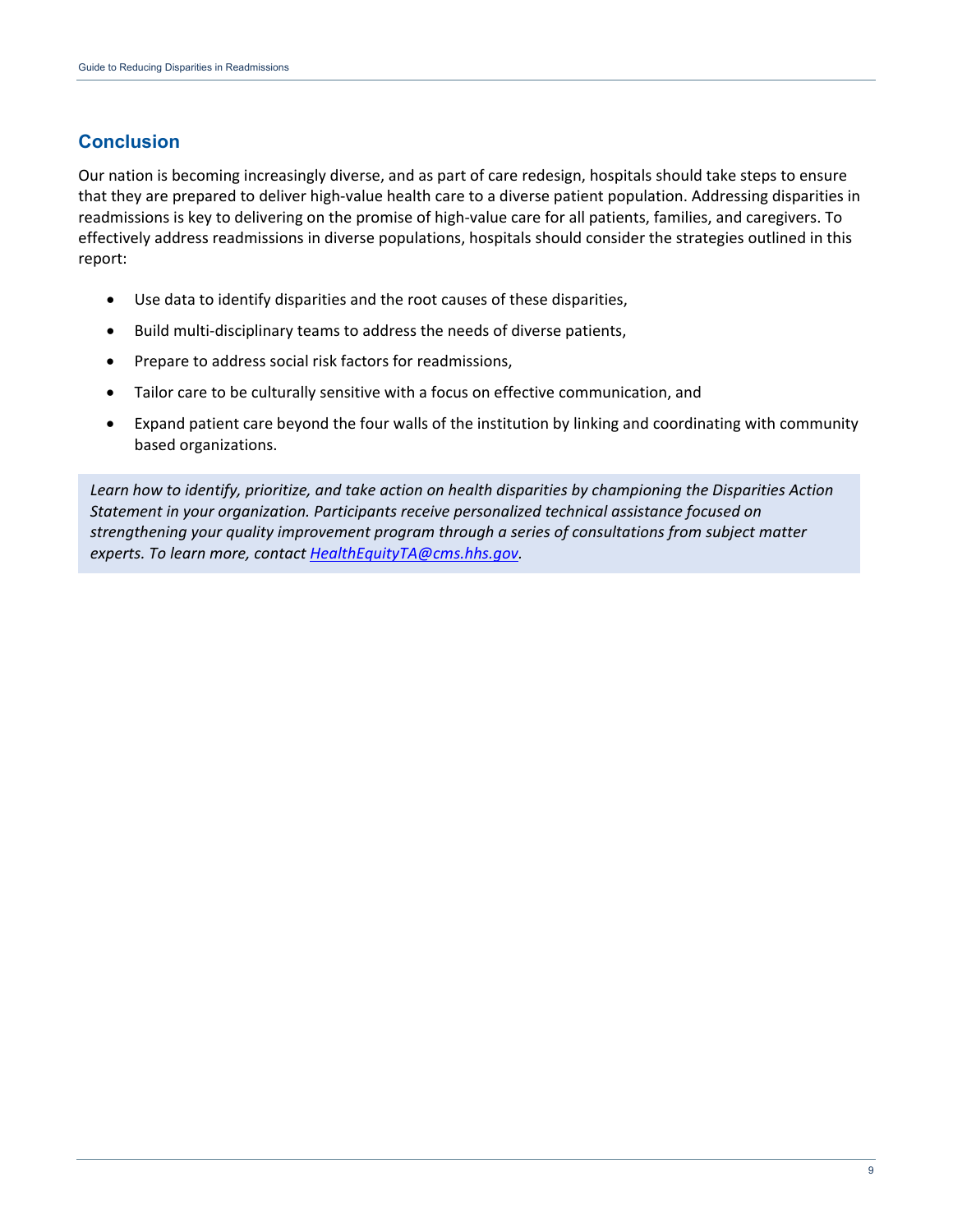## **Resources for Reducing Readmissions among Diverse Populations**

This table offers resources, tools, and further guidance for implementing the high-level recommendations in the guide which are numbered below. This list also includes resources for securing leadership buy-in and promoting the organizational change necessary to support and sustain readmission reduction efforts for diverse populations.

|                              |                                       |                                           | 4                                              |                                                                   |                                                                                     |                                                                                                                              |                                                                                   |
|------------------------------|---------------------------------------|-------------------------------------------|------------------------------------------------|-------------------------------------------------------------------|-------------------------------------------------------------------------------------|------------------------------------------------------------------------------------------------------------------------------|-----------------------------------------------------------------------------------|
| <b>Collect Critical Data</b> | <b>Identify Root</b><br><b>Causes</b> | <b>Start from the</b><br><b>Beginning</b> | Activate a<br>Multidisciplinary<br><b>Team</b> | Systematically<br><b>Respond to Social</b><br><b>Determinants</b> | <b>Focus on Providing</b><br><b>Culturally</b><br>Competent<br><b>Communication</b> | <b>Foster External</b><br><b>Partnerships and</b><br><b>Community</b><br>Linkages to<br><b>Promote Continuity</b><br>of Care | <b>Secure Leadership</b><br><b>Buy-in and Promote</b><br>Organizational<br>Change |

<span id="page-12-0"></span>

| <b>Resources</b>                                                                                                                                                           | <b>Recommendations</b> |  |  |  |  |  |  |  |
|----------------------------------------------------------------------------------------------------------------------------------------------------------------------------|------------------------|--|--|--|--|--|--|--|
| Race, Ethnicity, and Language Data:<br><b>Standardization for Healthcare Quality</b><br>Improvement<br><b>Source: Institute of Medicine</b>                                |                        |  |  |  |  |  |  |  |
| <b>Reducing Health Care Disparities: Collection</b><br>and Use of Race, Ethnicity, and Language<br><b>Data</b><br>Source: American Hospital Association, Equity<br>of Care |                        |  |  |  |  |  |  |  |
| Ask Every Patient REAL: Interactive Course on<br>Race, Ethnicity, and Language<br><b>Source: America's Essential Hospitals</b>                                             | 1                      |  |  |  |  |  |  |  |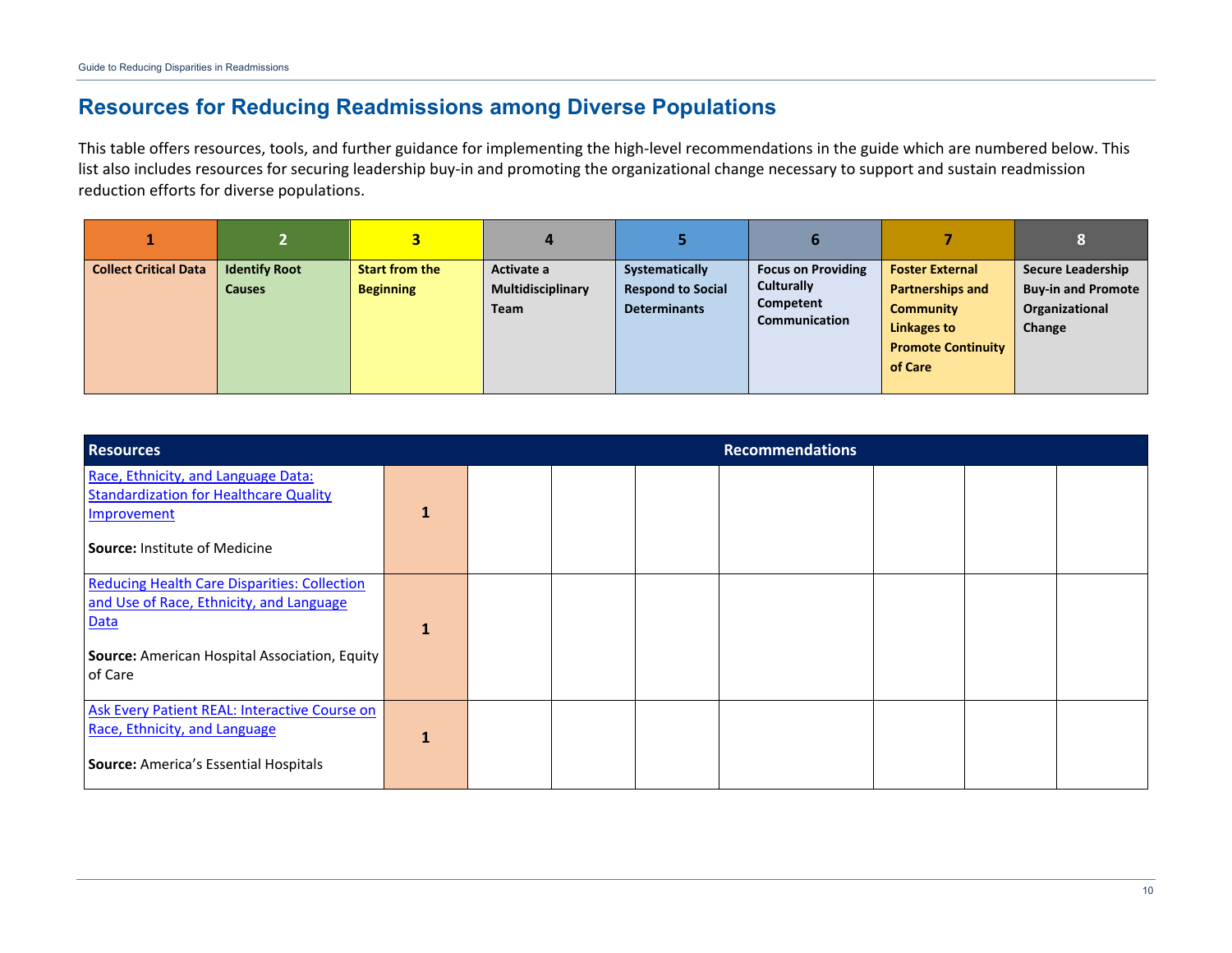| <b>Resources</b>                                                                                                                                              |              |                |                         |   | <b>Recommendations</b> |                |   |
|---------------------------------------------------------------------------------------------------------------------------------------------------------------|--------------|----------------|-------------------------|---|------------------------|----------------|---|
| A Framework for Stratifying Race, Ethnicity,<br>and Language Data<br>Source: American Hospital Association, Equity<br>of Care                                 | $\mathbf{1}$ | $\overline{2}$ |                         |   |                        |                |   |
| <b>HRET Disparities Toolkit</b><br>Source: Health Research and Educational<br>Trust                                                                           | $\mathbf{1}$ | 2 <sup>2</sup> |                         |   |                        |                |   |
| <b>Creating Equity Reports: A Guide for Hospitals</b><br>Source: The Disparities Solutions Center,<br>Massachusetts General Hospital                          | $\mathbf{1}$ | $\overline{2}$ |                         |   |                        |                |   |
| Tools to Address Disparities in Health: Data as<br><b>Building Blocks for Change</b><br>Source: America's Health Insurance Plans                              | $\mathbf{1}$ | $\overline{2}$ |                         |   |                        |                |   |
| <b>Health Disparities Measurement</b><br>Source: The Disparities Solutions Center,<br>Massachusetts General Hospital                                          | $\mathbf{1}$ | $\overline{2}$ | $\overline{\mathbf{3}}$ |   |                        |                |   |
| <b>Improving Health Equity through Data</b><br><b>Collection and Use: A Guide for Hospital</b><br>Leaders<br><b>Source:</b> The American Hospital Association | $\mathbf{1}$ | $\overline{2}$ | 3                       |   |                        | $\overline{7}$ | 8 |
| <b>Building an Organizational Response to</b><br><b>Health Disparities</b><br>Source: Centers for Medicare & Medicaid<br>Services                             | $\mathbf{1}$ | $\overline{2}$ | 3                       | 4 |                        |                | 8 |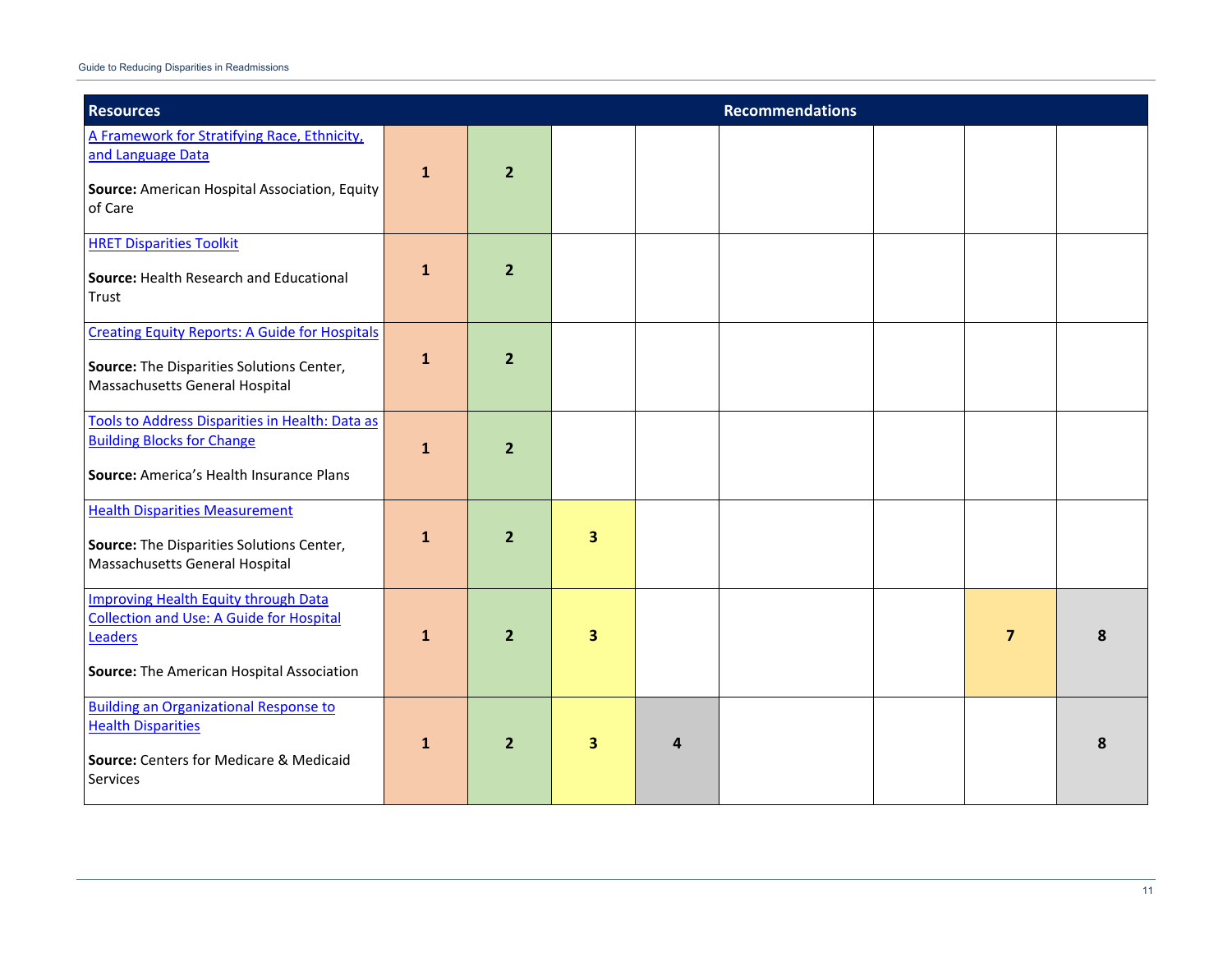| <b>Resources</b>                                                                                                                                        |              |                |   |   | <b>Recommendations</b> |                  |                         |   |
|---------------------------------------------------------------------------------------------------------------------------------------------------------|--------------|----------------|---|---|------------------------|------------------|-------------------------|---|
| <b>Implementing Multicultural Health Care</b><br><b>Standards: Ideas and Examples</b><br>Source: National Committee for Quality<br>Assurance            | $\mathbf{1}$ | $\overline{2}$ |   |   |                        | 6                |                         |   |
| A Leadership Resource for Patient and Family<br><b>Engagement Strategies</b><br>Source: American Hospital Association                                   |              |                |   | 4 |                        |                  | $\overline{\mathbf{z}}$ | 8 |
| <b>Building a Culturally Competent Organization:</b><br>The Quest for Equity in Health Care<br>Source: American Hospital Association, Equity<br>of Care | $\mathbf{1}$ | $\overline{2}$ |   | 4 |                        | 6                | $\overline{\mathbf{z}}$ |   |
| <b>Capturing Social and Behavioral Domains and</b><br><b>Measures in Electronic Medical Records:</b><br>Phase 2<br>Source: Institute of Medicine        | 1            | $\overline{2}$ | 3 |   | 5                      |                  |                         |   |
| <b>Compendium of Resources for Standardized</b><br>Demographic and Language Data Collection<br>Source: Centers for Medicare & Medicaid<br>Services      | $\mathbf{1}$ | $\overline{2}$ | 3 |   | 5                      |                  |                         |   |
| <b>Equity of Care: A Toolkit for Eliminating</b><br><b>Health Care Disparities</b><br><b>Source:</b> The American Hospital Association                  | $\mathbf{1}$ | $\overline{2}$ | 3 | 4 |                        | $6\phantom{1}$   | $\overline{\mathbf{z}}$ | 8 |
| <b>Guide to Patient and Family Engagement in</b><br><b>Hospital Quality and Safety</b><br>Source: Agency for Healthcare Research and<br>Quality         |              |                | 3 |   |                        | $\boldsymbol{6}$ |                         |   |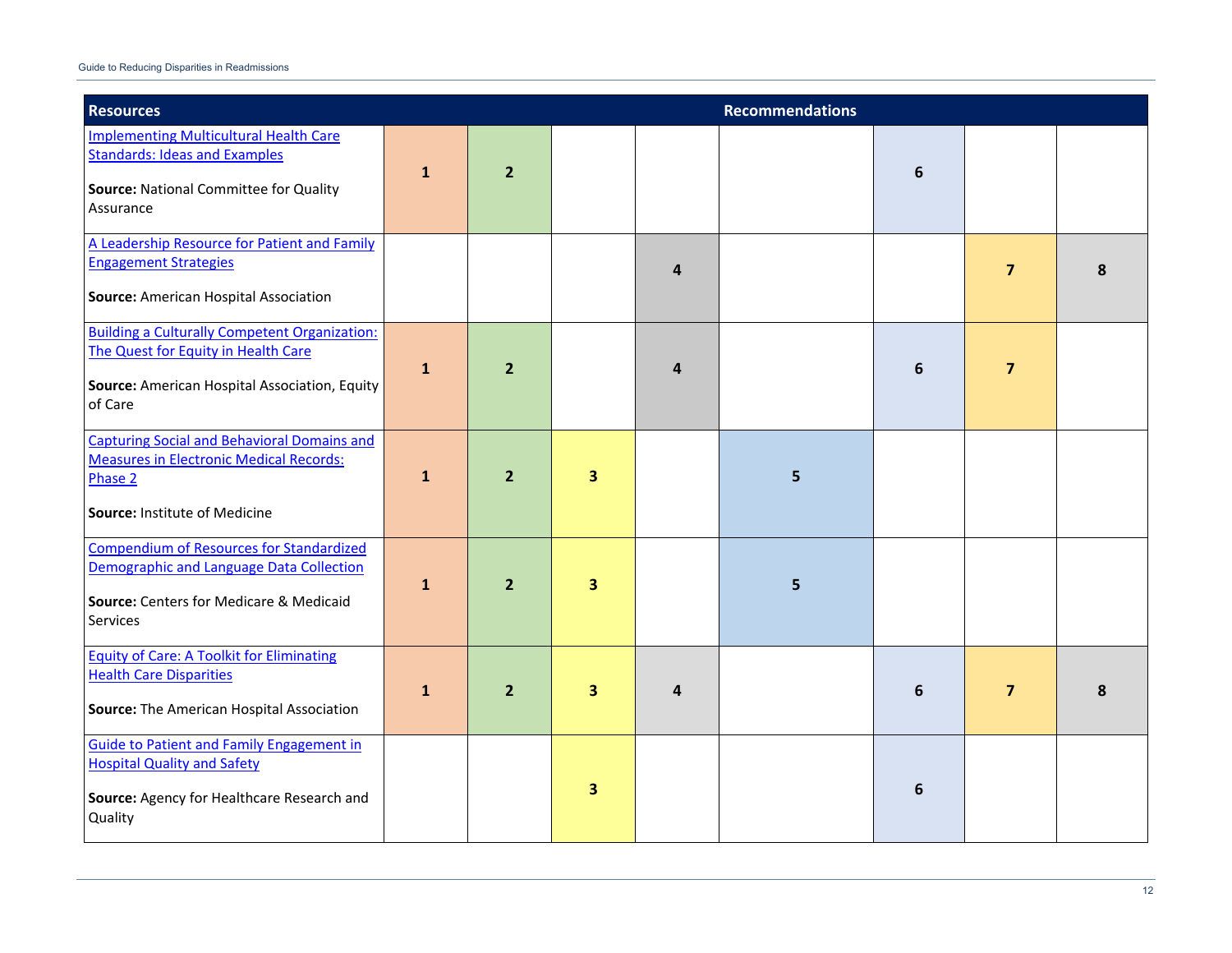| <b>Resources</b>                                                                                                                                                                                                                                                                   |              |                |                         |   | <b>Recommendations</b> |   |                |  |
|------------------------------------------------------------------------------------------------------------------------------------------------------------------------------------------------------------------------------------------------------------------------------------|--------------|----------------|-------------------------|---|------------------------|---|----------------|--|
| <b>Healthcare Disparities and Cultural</b><br><b>Competency Consensus Standards</b><br><b>Source: National Quality Forum</b>                                                                                                                                                       |              |                | 3                       |   |                        | 6 |                |  |
| <b>LACE Index Scoring Tool</b><br>Source: Ottawa Hospital Research Institute                                                                                                                                                                                                       |              |                | $\overline{\mathbf{3}}$ |   |                        |   |                |  |
| <b>International Validity of the HOSPITAL Score</b><br>to Predict 30-Day Potentially Avoidable<br><b>Hospital Readmissions</b><br>Source: Jacques D. Donzé, MD, MSc; Mark<br>V. Williams, MD; Edmondo J. Robinson, MD,<br>MBA, MSHP.                                               |              |                | $\overline{\mathbf{3}}$ |   |                        |   |                |  |
| Making CLAS Happen: Chapter 3 - Collect<br><b>Diversity Data</b><br>Source: Massachusetts Department of Public<br>Health, Office of Health Equity                                                                                                                                  | $\mathbf{1}$ |                |                         |   |                        | 6 | $\overline{7}$ |  |
| <b>National Standards for Culturally and</b><br><b>Linguistically Appropriate Services in Health</b><br>and Healthcare: A Blueprint for Advancing<br>and Sustaining CLAS Policy and Practice<br>Source: Office of Minority Health, U.S.<br>Department of Health and Human Services | $\mathbf{1}$ |                |                         | 4 |                        | 6 | $\overline{7}$ |  |
| <b>Multicultural Health Care: A Quality</b><br><b>Improvement Guide</b><br>Source: National Committee for Quality<br>Assurance                                                                                                                                                     | $\mathbf{1}$ | $\overline{2}$ | $\overline{\mathbf{3}}$ | 4 |                        | 6 | $\overline{7}$ |  |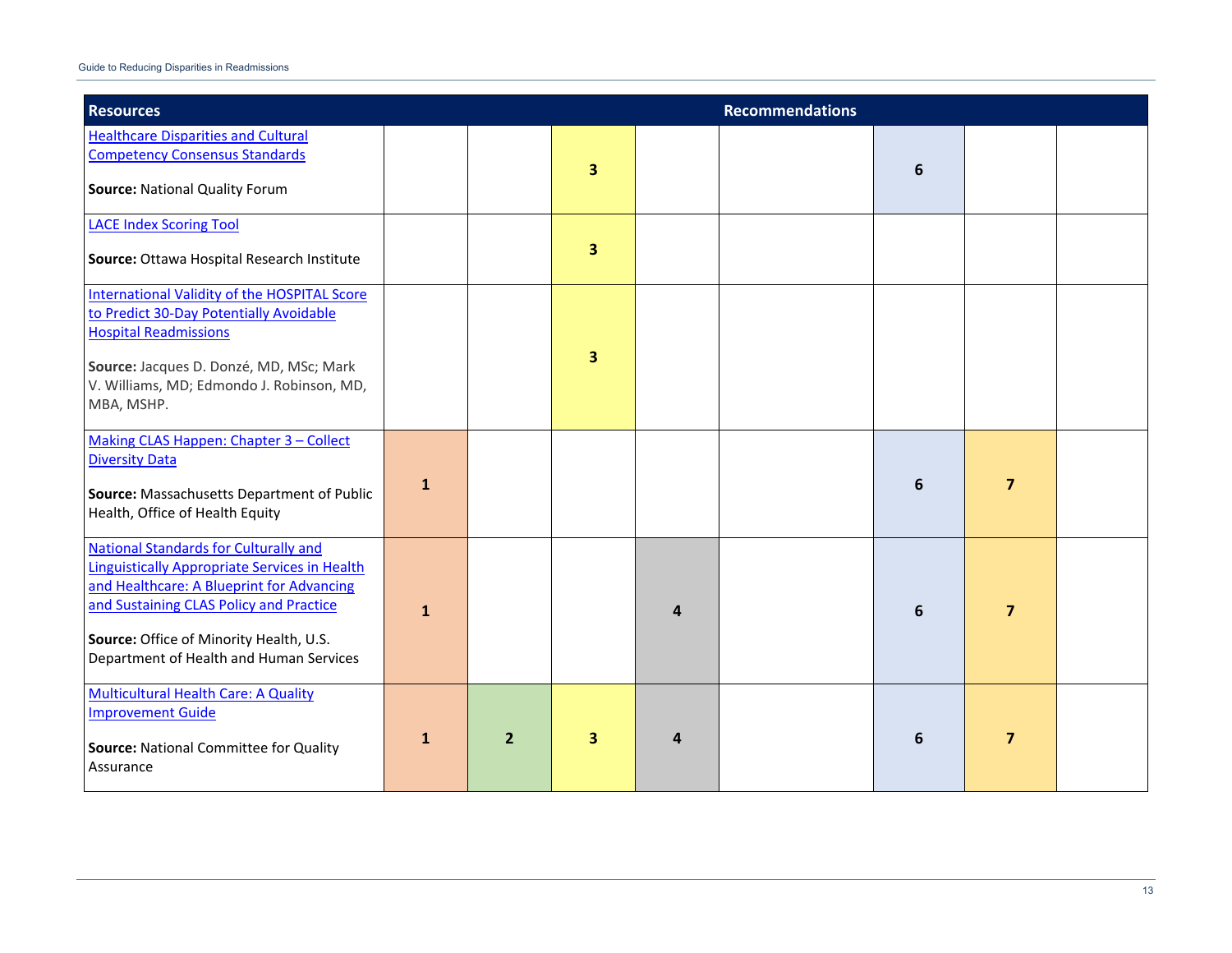| <b>Resources</b>                                                                                                                                                                                                    |              |   | <b>Recommendations</b> |                  |                |  |
|---------------------------------------------------------------------------------------------------------------------------------------------------------------------------------------------------------------------|--------------|---|------------------------|------------------|----------------|--|
| Re-Engineered Discharge (RED) Toolkit<br>Source: Agency for Healthcare Research and<br>Quality                                                                                                                      | $\mathbf{3}$ | 4 |                        | $6\phantom{1}6$  |                |  |
| Risk Assessment - 8P Project Boost<br><b>Implementation Toolkit</b><br>Source: Society of Hospital Medicine                                                                                                         | 3            |   |                        | $\boldsymbol{6}$ |                |  |
| <b>PRAPARE</b> (Protocol for Responding to and<br>Assessing Patient Assets, Risks, and<br><b>Experiences)</b><br><b>Source: National Association of Community</b><br><b>Health Centers</b>                          | 3            |   | 5                      |                  |                |  |
| <b>A Framework for Educating Health</b><br>Professionals to Address the Social<br>Determinants of Health<br><b>Source: National Academy of Sciences</b>                                                             | 3            |   | 5                      |                  | $\overline{7}$ |  |
| <b>Social Needs Screening Toolkit</b><br>Source: Health Leads                                                                                                                                                       |              |   | 5                      |                  |                |  |
| <b>Tools for Putting Social Determinants of</b><br><b>Health into Action</b><br><b>Source: Centers for Disease Control</b>                                                                                          |              |   | 5                      |                  |                |  |
| <b>Compendium of State-Sponsored National</b><br><b>CLAS Standards Implementation Activities</b><br><b>Tracking CLAS Tool</b><br>Source: U.S. Department of Health and<br>Human Services, Office of Minority Health |              |   |                        | $6\phantom{1}6$  |                |  |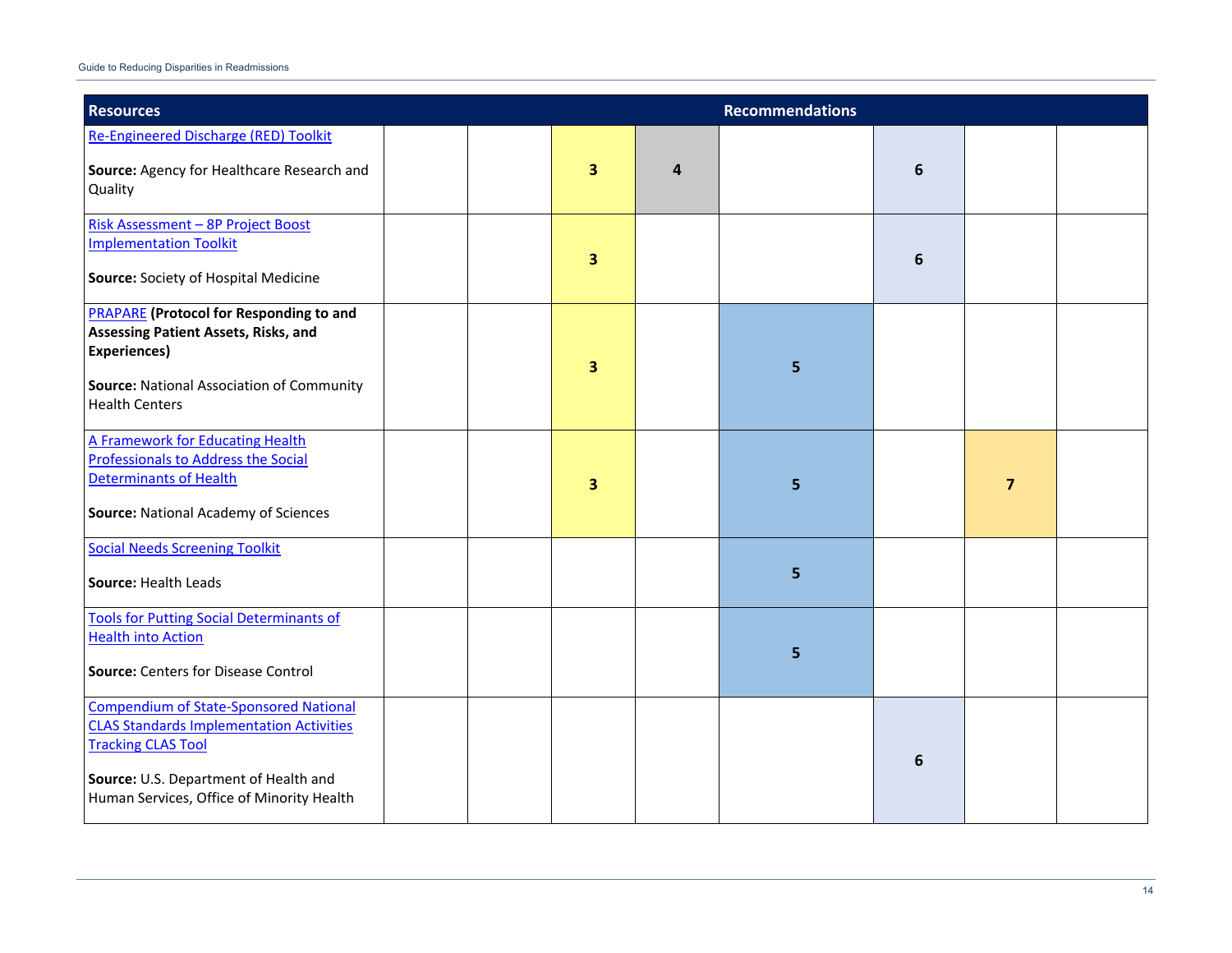| <b>Resources</b>                                                                                                                                                       |  |  | <b>Recommendations</b> |                 |  |
|------------------------------------------------------------------------------------------------------------------------------------------------------------------------|--|--|------------------------|-----------------|--|
| <b>Cross-Cultural Care and Communication</b><br>(Online Only)<br>Source: Up-to-Date, Joseph R. Betancourt,<br>Alexander Green, and J. Emilio Carrillo                  |  |  |                        | 6               |  |
| The SHARE Approach: Using the Teach-Back<br>Technique: A Reference Guide for Healthcare<br>Providers<br>Source: Agency for Healthcare Research and<br>Quality          |  |  |                        | 6               |  |
| The SHARE Approach - 5 Essential Steps of<br><b>Shared Decision Making</b><br>Source: Agency for Healthcare Research and<br>Quality                                    |  |  |                        | 6               |  |
| <b>AHRQ Health Literacy Universal Precautions</b><br>Toolkit, 2 <sup>nd</sup> Ed<br>Source: Agency for Healthcare Research and<br>Quality                              |  |  |                        | 6               |  |
| <b>Health Literacy Universal Precautions Toolkit,</b><br>2 <sup>nd</sup> Edition (Tool #5, Teach-Back method)<br>Source: Agency for Healthcare Research and<br>Quality |  |  |                        | $6\phantom{1}6$ |  |
| The Teach Back Method<br>Source: NC Program on Health Literacy                                                                                                         |  |  |                        | $6\phantom{1}6$ |  |
| <b>Always Use Teach-back! Training Toolkit</b><br>Source: Always Use Teach-back!                                                                                       |  |  |                        | 6               |  |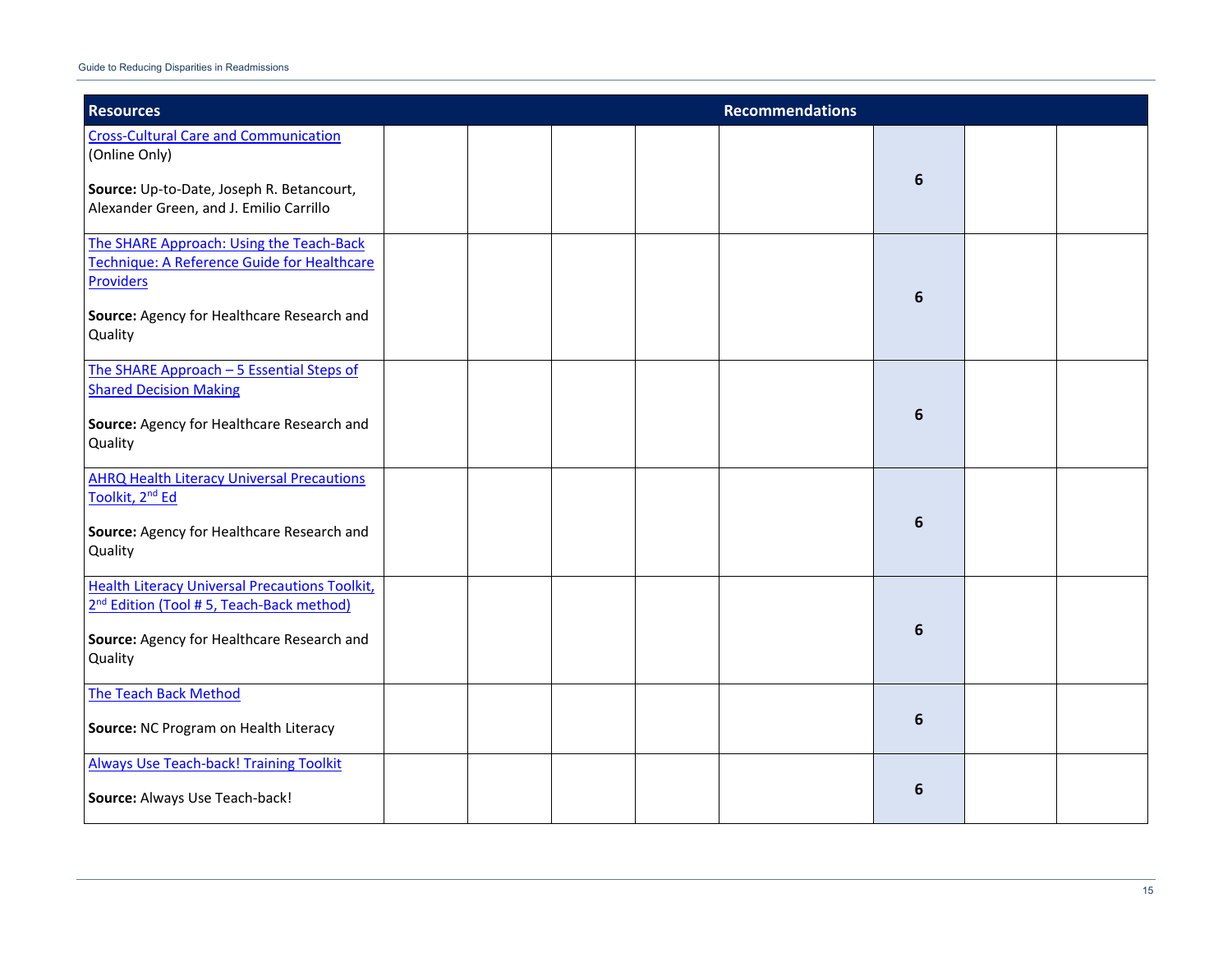| <b>Resources</b>                                                                                                                                                                                                             |  |  | <b>Recommendations</b> |   |  |
|------------------------------------------------------------------------------------------------------------------------------------------------------------------------------------------------------------------------------|--|--|------------------------|---|--|
| <b>Improving Patient Safety Systems for Patients</b><br>with Limited English Proficiency: A Guide for<br><b>Hospitals and Team STEPPS Enhancing Safety</b><br>For Patients with Limited English Proficiency<br><b>Module</b> |  |  |                        | 6 |  |
| <b>Source:</b> The Disparities Solutions Center,<br>ARHQ                                                                                                                                                                     |  |  |                        |   |  |
| <b>8-Step Process for Leading Change</b><br>Source: John Kotter, Kotter International                                                                                                                                        |  |  |                        |   |  |
| <b>Improving Quality and Achieving Equity: A</b><br><b>Guide for Hospital Leaders</b><br>Source: The Disparities Solutions Center,<br>Massachusetts General Hospital                                                         |  |  |                        |   |  |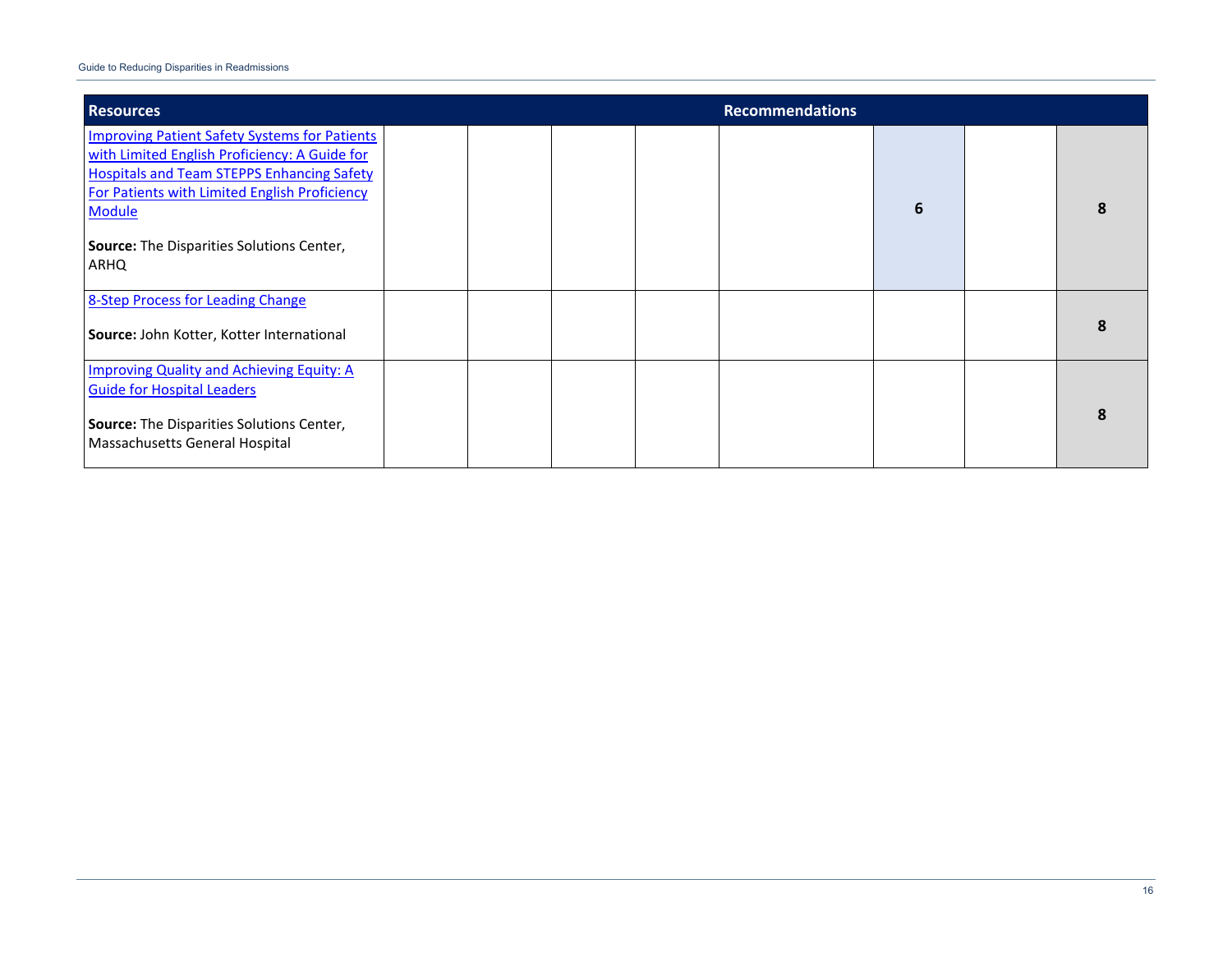## **Appendix A: Disparities in Top Conditions in CMS Hospital Readmissions Reduction Program**

The table below provides an overview of the epidemiology of the top conditions in the CMS Hospital Readmission Reduction Program, as well as racial and ethnic disparities for each condition, the 30-day readmission rate, disparities in readmission rates, and the estimated cost associated with excess readmissions among Medicare beneficiaries overall. The annual cost of readmissions is \$26 billion, and potentially avoidable readmissions account for an estimated \$17 billion of that cost.<sup>2</sup>

<span id="page-19-0"></span>

| <b>Condition</b>                            | <b>Overall U.S.</b><br>Prevalence            | Racial and Ethnic Disparities by Condition*                                                                                                                                                                                                                                                                                                                                                                                       | <b>Overall</b><br>$30$ -Day<br><b>Readmission</b><br>Rate | <b>Racial and Ethnic Disparities in 30-Day</b><br><b>Readmission Rates*</b>                                                                                                                                                                                                                                                                                                                                                                                                                                                                                                                                                                                                                                                                                                                                                | Total cost of all-<br>cause, 30-Day<br><b>Readmissions</b> |
|---------------------------------------------|----------------------------------------------|-----------------------------------------------------------------------------------------------------------------------------------------------------------------------------------------------------------------------------------------------------------------------------------------------------------------------------------------------------------------------------------------------------------------------------------|-----------------------------------------------------------|----------------------------------------------------------------------------------------------------------------------------------------------------------------------------------------------------------------------------------------------------------------------------------------------------------------------------------------------------------------------------------------------------------------------------------------------------------------------------------------------------------------------------------------------------------------------------------------------------------------------------------------------------------------------------------------------------------------------------------------------------------------------------------------------------------------------------|------------------------------------------------------------|
| Congestive<br><b>Heart Failure</b><br>(CHF) | 6.5 million U.S. adults<br>$>$ 20 years $62$ | Highest incidence rate among African Americans<br>and Hispanics (4.6 and 3.5 per 1,000 person years,<br>respectively, compared with 2.4 among whites). <sup>63</sup><br>The higher incidence of CHF among African<br>Americans is related to differences in the<br>prevalence of hypertension and diabetes, as well as<br>socioeconomic status. Lack of insurance was not<br>found to be a significant contributor. <sup>63</sup> | 22.7% <sup>64</sup>                                       | A 2011 study found higher readmission rates<br>among black patients, with highest rates among<br>black patients treated at minority-serving<br>institutions. <sup>7</sup><br>A study of Medicare Provider Analysis Review data<br>from 2006-2008 found higher readmission rates<br>among Hispanics. Higher readmission rates were<br>also found at Hispanic-serving hospitals. <sup>18</sup><br>A recent study found that foreign-born patients<br>with LEP had higher risk of readmission,<br>independent of clinical factors and race and<br>ethnicity. <sup>37</sup><br>Hospitals serving the highest proportion of African<br>American Medicare fee-for-service patients had a<br>higher heart failure readmission rate than hospitals<br>serving the lowest proportion of African American<br>patients. <sup>19</sup> | $$1.7$ billion <sup>65</sup>                               |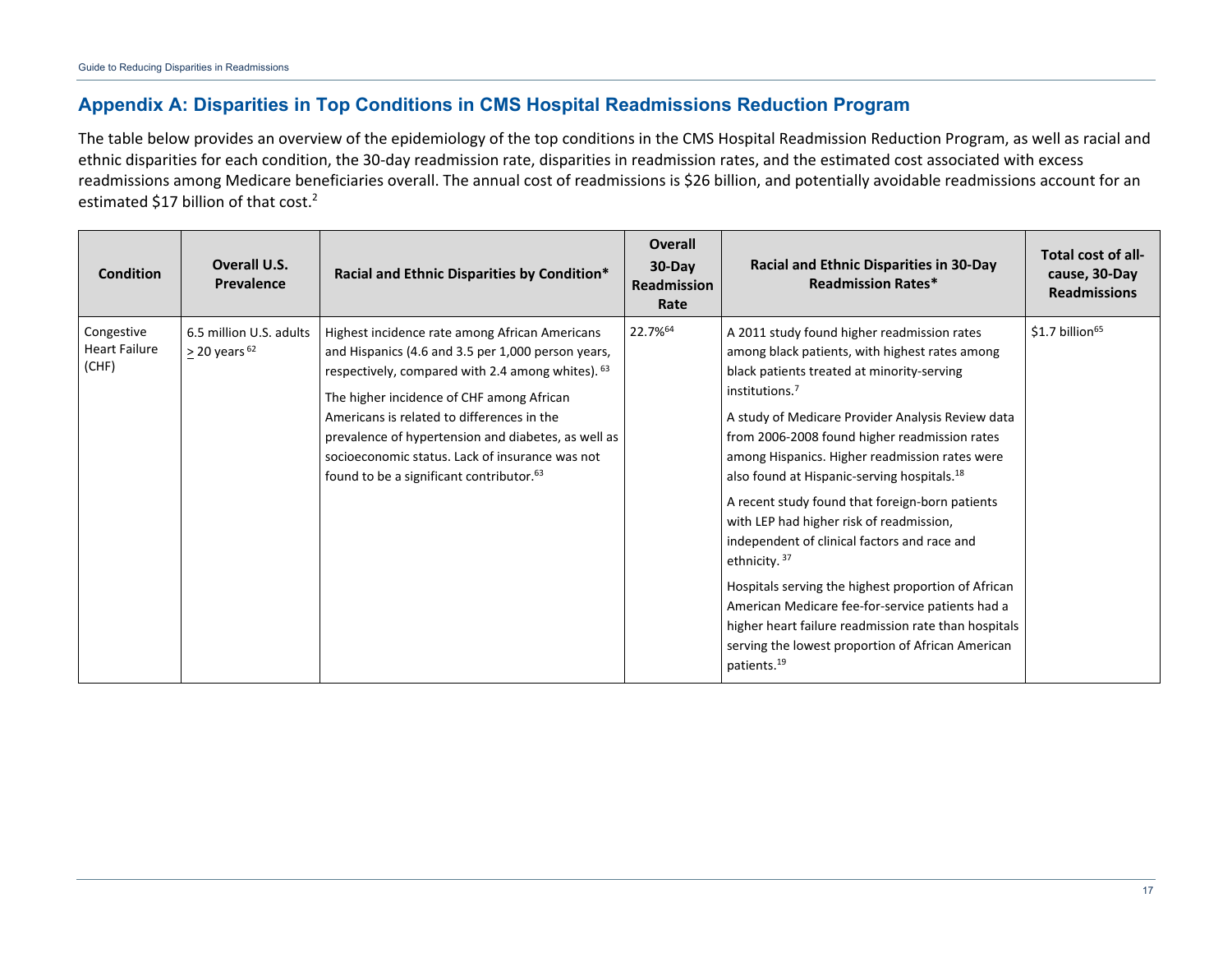| <b>Condition</b>                        | Overall U.S.<br>Prevalence                                                                                                                                                                                           | Racial and Ethnic Disparities by Condition*                                                                                                                                                                                                                                                                                                                                                                                                                                                                                                                                                                                                                                                                                                                                                                                                                                                                                                                   | <b>Overall</b><br>30-Day<br><b>Readmission</b><br>Rate | <b>Racial and Ethnic Disparities in 30-Day</b><br><b>Readmission Rates*</b>                                                                                                                                                                                                                                                                                                                                                                                                                                                                                                                                                           | Total cost of all-<br>cause, 30-Day<br><b>Readmissions</b> |
|-----------------------------------------|----------------------------------------------------------------------------------------------------------------------------------------------------------------------------------------------------------------------|---------------------------------------------------------------------------------------------------------------------------------------------------------------------------------------------------------------------------------------------------------------------------------------------------------------------------------------------------------------------------------------------------------------------------------------------------------------------------------------------------------------------------------------------------------------------------------------------------------------------------------------------------------------------------------------------------------------------------------------------------------------------------------------------------------------------------------------------------------------------------------------------------------------------------------------------------------------|--------------------------------------------------------|---------------------------------------------------------------------------------------------------------------------------------------------------------------------------------------------------------------------------------------------------------------------------------------------------------------------------------------------------------------------------------------------------------------------------------------------------------------------------------------------------------------------------------------------------------------------------------------------------------------------------------------|------------------------------------------------------------|
| Acute<br>Myocardial<br>Infarction (AMI) | 7.6 million (2.8% of<br>U.S. adults $\geq$ 20 years)                                                                                                                                                                 | In 2014, prevalence for AMI was 5.9 percent in<br>whites, 5.6 percent in African Americans, and 5.2<br>percent in Mexican Americans. <sup>66</sup><br>A 2009 study found that blacks had a higher<br>mortality rate and worse quality of life after MI.<br>These differences did not persist after adjusting for<br>patient factors and site of care. <sup>67</sup><br>A 2014 study found that older blacks with AMI<br>initially exhibited lower mortality rates, but higher<br>mortality rates long term. This increase in mortality<br>rate may be due to differences in post-discharge<br>care or comorbidities. <sup>68</sup>                                                                                                                                                                                                                                                                                                                            | 17.8% 69                                               | A 2011 study found higher readmission rates<br>among black patients, with highest rates among<br>black patients treated at minority-serving<br>institutions. <sup>7</sup><br>A study of Medicare Provider Analysis Review data<br>from 2006-2008 found higher readmission rates<br>among Hispanics. Higher readmission rates were<br>also found at Hispanic-serving hospitals. <sup>18</sup><br>Hospitals serving the highest proportion of African<br>American Medicare fee-for-service patients had a<br>higher AMI readmission rate than hospitals serving<br>the lowest proportion of African American<br>patients. <sup>19</sup> | \$693 million <sup>66</sup>                                |
| Pneumonia                               | 1.1 million hospital<br>discharges in 2010 <sup>70</sup><br>(In the absence of<br>ongoing surveillance<br>of pneumonia cases,<br>hospital discharges<br>are used as an<br>indicator for<br>estimating<br>prevalence) | From 2003 to 2004, the average annual incidence<br>of bacteremic pneumonia was 24.2 episodes per<br>100,000 black adults versus 10.1 per 100,000 white<br>adults. <sup>71</sup><br>Among Medicare beneficiaries in 2010, 49 percent<br>of African American and 39 percent of Hispanic<br>Medicare beneficiaries reported receiving a<br>pneumonia vaccine compared with 65 percent of<br>whites. Low immunization rates may be attributed<br>to cultural and linguistic barriers, lack of<br>awareness, and distrust of immunizations. <sup>72</sup><br>On average blacks are 37 percent less likely and<br>Hispanics are 46 percent less likely to be<br>vaccinated against pneumonia than whites. <sup>73</sup><br>In a 2009 study, African American and Hispanic<br>patients were less likely to receive pneumonia and<br>influenza vaccinations, smoking cessation<br>counseling, and antibiotics within four hours than<br>white patients. <sup>74</sup> | 17.3%85                                                | A 2011 study found higher readmission rates<br>among black patients, with highest rates among<br>black patients treated at minority-serving<br>institutions. <sup>7</sup><br>Hospitals serving the highest proportion of African<br>American Medicare fee-for-service patients had a<br>higher median pneumonia readmission rate than<br>hospitals serving the lowest proportion of African<br>American patients. <sup>19</sup>                                                                                                                                                                                                       | $$1.1$ billion <sup>66</sup>                               |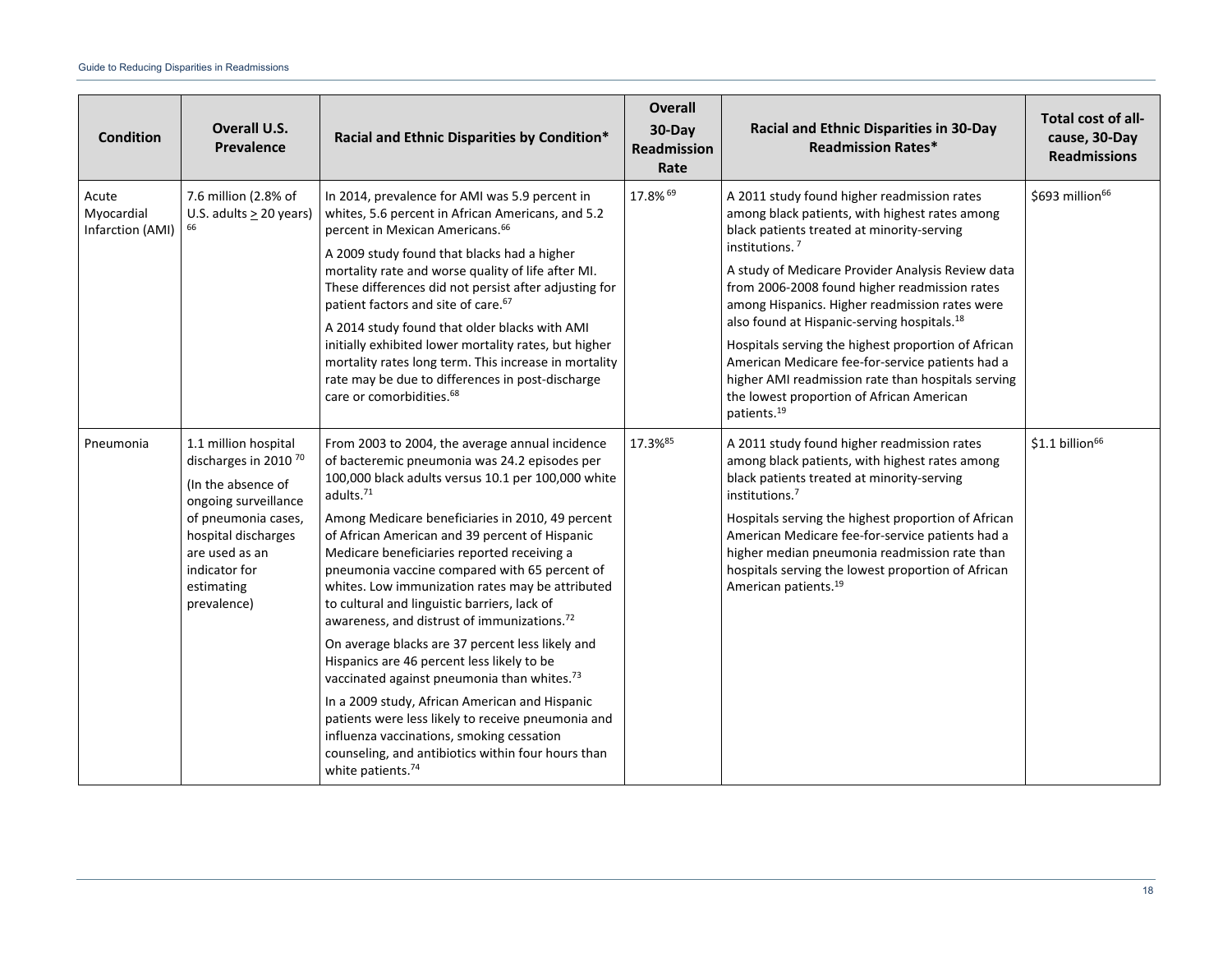| <b>Condition</b>                                                                        | Overall U.S.<br>Prevalence                                                                                                                                                                                                                                                                             | Racial and Ethnic Disparities by Condition*                                                                                                                                                                                                                                                                                                                                                                                                                                                                                                                                                                                                               | <b>Overall</b><br>30-Day<br><b>Readmission</b><br>Rate                      | <b>Racial and Ethnic Disparities in 30-Day</b><br><b>Readmission Rates*</b>                                                                                                                                                                                                                                                                                                                                                                                                                                                                                                                                                                                                                                                                                                            | Total cost of all-<br>cause, 30-Day<br><b>Readmissions</b> |
|-----------------------------------------------------------------------------------------|--------------------------------------------------------------------------------------------------------------------------------------------------------------------------------------------------------------------------------------------------------------------------------------------------------|-----------------------------------------------------------------------------------------------------------------------------------------------------------------------------------------------------------------------------------------------------------------------------------------------------------------------------------------------------------------------------------------------------------------------------------------------------------------------------------------------------------------------------------------------------------------------------------------------------------------------------------------------------------|-----------------------------------------------------------------------------|----------------------------------------------------------------------------------------------------------------------------------------------------------------------------------------------------------------------------------------------------------------------------------------------------------------------------------------------------------------------------------------------------------------------------------------------------------------------------------------------------------------------------------------------------------------------------------------------------------------------------------------------------------------------------------------------------------------------------------------------------------------------------------------|------------------------------------------------------------|
| Chronic<br>Obstructive<br>Pulmonary<br>Disease (COPD)                                   | 13.7 million (6.5% of<br>adults $\geq$ 25years) <sup>75</sup>                                                                                                                                                                                                                                          | Highest incidence rate among American<br>Indian/Alaska Natives (11%), followed by whites<br>(6.9%), blacks (6.5%), Hispanics (4.1%), and<br>Asian/Pacific Islanders (2.5%) <sup>75</sup><br>In a 2009 study, African American patients used 17<br>percent fewer medical services, 18 percent less<br>outpatient services, and 15 percent less inpatient<br>services for COPD than white patients. Other races<br>were 26 percent less likely to use outpatient<br>services than white patients. <sup>76</sup>                                                                                                                                             | 20.7% 65                                                                    | African Americans hospitalized with COPD have a<br>higher 30-day readmission rate compared with<br>white patients (23.1% vs. 20.5%). <sup>20</sup><br>Among Medicare beneficiaries, readmission rates<br>are highest for African Americans at minority-<br>serving institutions (26%) and lowest for whites at<br>non-minority-serving institutions (21%) <sup>20</sup><br>In 2008, black patients were readmitted at higher<br>rates (8%) than whites (7.2%), Hispanics (6.1%),<br>and Asian/Pacific Islanders (6.1%). <sup>21</sup><br>Hospitals serving the highest proportion of African<br>American Medicare fee-for-service patients had a<br>higher median COPD readmission rate than<br>hospitals serving the lowest proportion of African<br>American patients. <sup>19</sup> | \$924 million <sup>66</sup>                                |
| <b>Total Hip</b><br>Arthroplasty<br>(THA)<br><b>Total Knee</b><br>Arthroplasty<br>(TKA) | 22.7 million (9.8% of<br>adults $\geq$ 18 years)<br>have arthritis and<br>arthritis-related<br>limitations, for which<br>THA/TKA is a<br>treatment option. <sup>77</sup><br>TKA: 6.7 million (6.7%<br>of adults $\geq$ 50 years)<br>THA: 4.5 million (4.4%<br>of adults $\geq$ 50 years) <sup>78</sup> | Higher prevalence of osteoarthritis (OA) among<br>African Americans and Hispanics than whites, but<br>African Americans and Hispanics report OA-related<br>total joint arthroplasty 2/3 less frequently than<br>whites. <sup>44,79</sup><br>Disparities between black and white patients in<br>primary and revision TKA and THA persisted or<br>worsened from 1991-2008. In 2008, utilization of<br>primary TKA was 40 percent lower for blacks than<br>whites (41.5 per 10,000 vs. 68.8 per 10,000,<br>respectively). <sup>22</sup><br>Black patients experience longer length of stay<br>(LOS) and are less likely to be discharged home. <sup>22</sup> | 5.2%65<br>TKA: 2.4%<br>rTKA: 11.9%<br>THA: 2.4%<br>rTHA: 9.5% <sup>80</sup> | 2006-2008 Medicare data show higher readmission<br>rates for African Americans than whites:<br>• TKA $(8.8\% \text{ vs. } 6.7\%)$<br>• rTKA (13.6% vs. 11.2%)<br>• THA (9.0% vs. 7.6%)<br>• rTHA $(17.1\% \text{ vs. } 14.5\%)^{22}$<br>Hospitals serving the highest proportion of African<br>American Medicare fee-for-service patients had a<br>higher THA/TKA readmission rate than hospitals<br>serving the lowest proportion of African American<br>patients. <sup>19</sup>                                                                                                                                                                                                                                                                                                      | Data not available                                         |

\*Compared to non-Hispanic whites unless otherwise indicated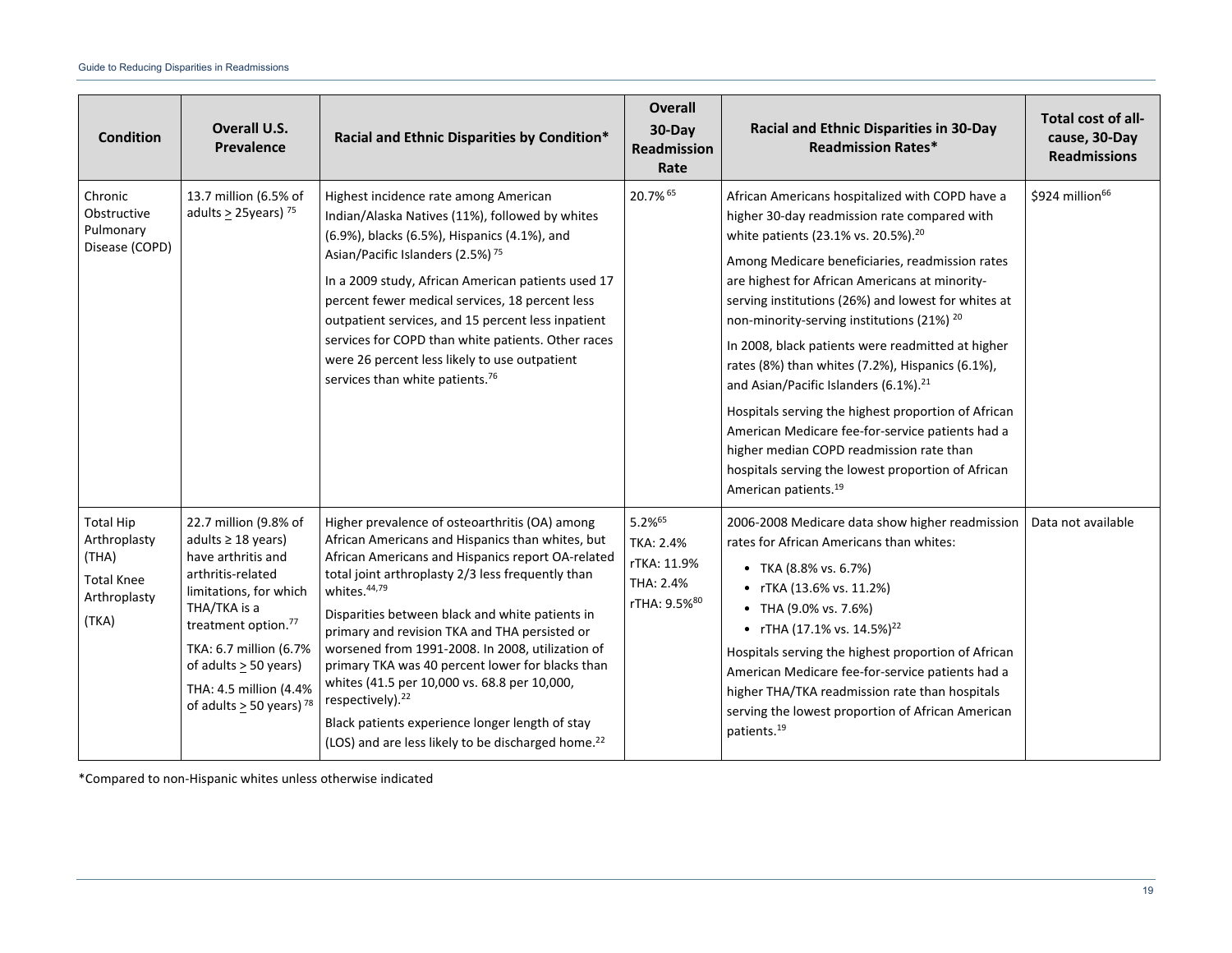## **Appendix B: Disparities in Top Chronic Conditions**

The table below provides an overview of the epidemiology of the three top chronic conditions prioritized by CMS OMH, as well as racial and ethnic disparities for each condition, the 30-day readmission rate, disparities in readmission rates, and (where available) the estimated cost associated with excess readmissions among Medicare beneficiaries overall.

<span id="page-22-0"></span>

| <b>Condition</b>                         | Overall U.S.<br>Prevalence                     | Racial and Ethnic Disparities by Condition*                                                                                                                                                                                                                                                                                                                                                                                                                                               | <b>Overall</b><br>30-Day<br><b>Readmission</b><br>Rate | Racial and Ethnic Disparities in 30-Day<br><b>Readmission Rates*</b>                                                                                                                                                                                                                                                                                  | Total cost of all-<br>cause, 30-Day<br>readmissions |
|------------------------------------------|------------------------------------------------|-------------------------------------------------------------------------------------------------------------------------------------------------------------------------------------------------------------------------------------------------------------------------------------------------------------------------------------------------------------------------------------------------------------------------------------------------------------------------------------------|--------------------------------------------------------|-------------------------------------------------------------------------------------------------------------------------------------------------------------------------------------------------------------------------------------------------------------------------------------------------------------------------------------------------------|-----------------------------------------------------|
| <b>Diabetes</b>                          | 29.1 million (9.3%<br>of U.S. population) $81$ | Highest incidence rate among American<br>Indian/Alaska Natives (15.9%), followed by Non-<br>Hispanic blacks (13.2%), Hispanic Americans<br>(12.8%), Asian Americans (9.0%), and whites<br>$(7.6\%)$ <sup>81</sup><br>Hispanics, African Americans, and American<br>Indian/Alaska Natives are all more than twice as<br>likely as non-Hispanic white adults to die from<br>diabetes. 82-84<br>African Americans are also more likely to have<br>lower extremity amputations. <sup>82</sup> | 20.3%85                                                | A 2013 study found that African Americans were as<br>likely as white patients to be readmitted within 30-<br>days, but more likely to be readmitted within 180-<br>days of discharge. <sup>86</sup><br>A 2010 study showed that patients with unscheduled<br>readmissions within 90 days of discharge were more<br>likely to be ethnic minorities. 87 | $251$ million <sup>66</sup>                         |
| <b>End Stage Renal</b><br>Disease (ESRD) | 636,905 (0.19% of<br>U.S. population) $88$     | African Americans are nearly 3.5 times more<br>likely to develop ESRD than whites. <sup>89</sup><br>Hispanics are nearly 1.5 times more likely to<br>develop ESRD than whites. <sup>89</sup><br>Native Americans are 1.3 times more likely to<br>develop ESRD than whites. <sup>85</sup>                                                                                                                                                                                                  | 35.2% 88                                               | The US Renal Data System 2014 Annual Data Report<br>indicates that blacks/African Americans have a higher<br>rate of rehospitalization within 30 days (38%) when<br>compared with whites (36%). 88                                                                                                                                                    | Data not available                                  |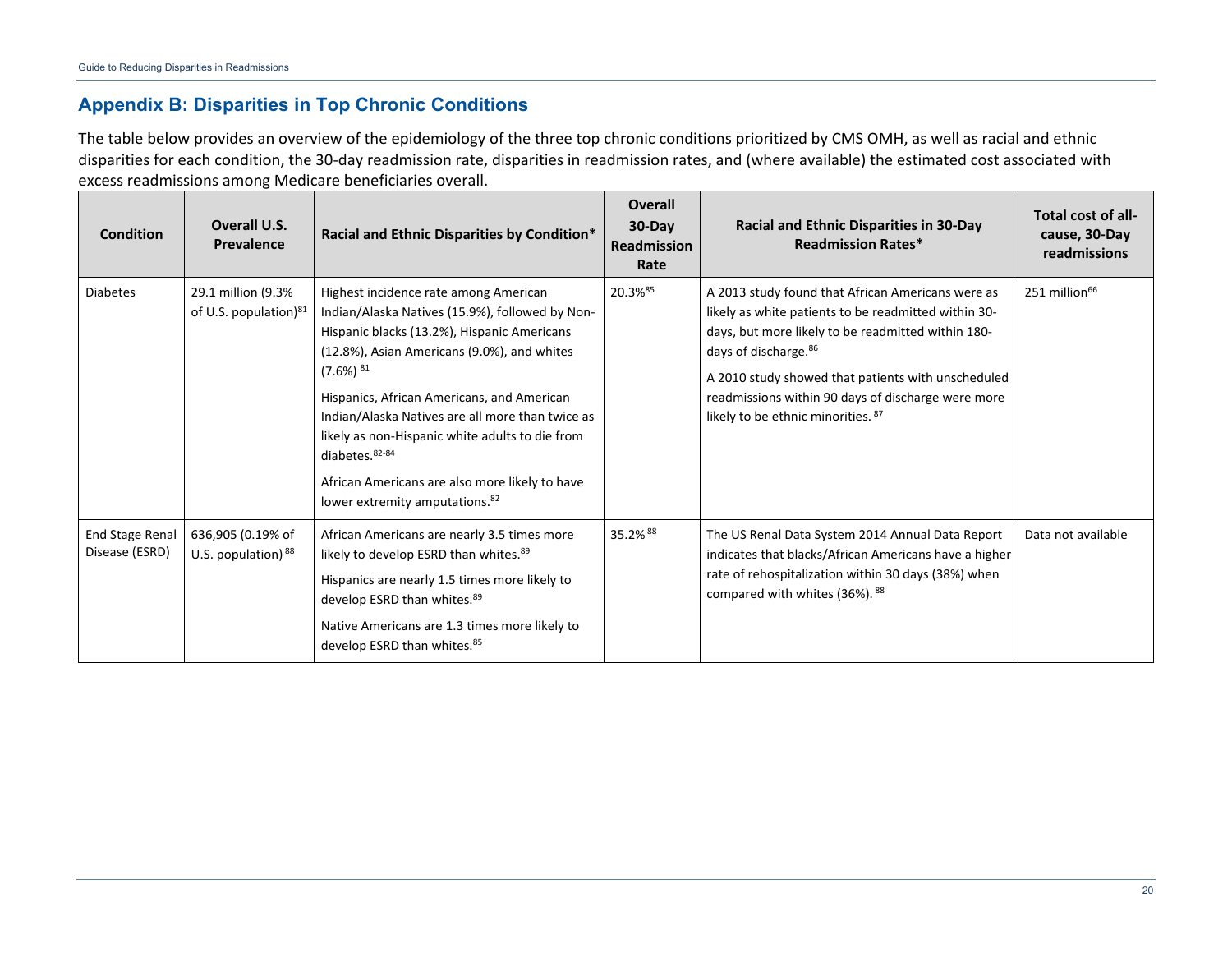| <b>Condition</b>                              | <b>Overall U.S.</b><br><b>Prevalence</b>    | Racial and Ethnic Disparities by Condition*                                                                                                                                                                                                                                                                                                                                                                                                                                              | <b>Overall</b><br>$30$ -Day<br><b>Readmission</b><br>Rate | <b>Racial and Ethnic Disparities in 30-Day</b><br><b>Readmission Rates*</b>                                                                                                                                                                                                                                                                                                             | Total cost of all-<br>cause, 30-Day<br>readmissions |
|-----------------------------------------------|---------------------------------------------|------------------------------------------------------------------------------------------------------------------------------------------------------------------------------------------------------------------------------------------------------------------------------------------------------------------------------------------------------------------------------------------------------------------------------------------------------------------------------------------|-----------------------------------------------------------|-----------------------------------------------------------------------------------------------------------------------------------------------------------------------------------------------------------------------------------------------------------------------------------------------------------------------------------------------------------------------------------------|-----------------------------------------------------|
| Chronic Kidney<br><b>Disease</b><br>$(CKD)**$ | 31 million (10% of<br>U.S. population) $90$ | CKD prevalence is greatest in non-Hispanic<br>blacks (17.0%), followed by non-Hispanic whites<br>$(14\%)$ <sup>91</sup><br>(This only includes prevalence data for stage $1 -$<br>4 of CKD. Does not include stage 5 (ESRD) data.)<br>Blacks/African Americans are three times more<br>likely than white Americans to develop kidney<br>failure due to high rates of diabetes and high<br>blood pressure. <sup>92</sup><br>(May include prevalence data for all five stages)<br>of CKD.) | 24% 88                                                    | The US Renal Data System 2014 Annual Data Report<br>indicates that black/African American CKD patients<br>have higher overall rates of 30-day readmission for<br>CKD (26.2%) when compared with white patients<br>$(23.8\%)$ <sup>88</sup><br>A 2012 study found that African Americans were<br>more likely to be readmitted within 30-days of<br>kidney transplantation. <sup>93</sup> | Data not available                                  |

\*Compared to non-Hispanic whites unless otherwise indicated; \*\* As End Stage Renal Disease is stage 5 of Chronic Kidney Disease, CKD statistics may include ESRD data.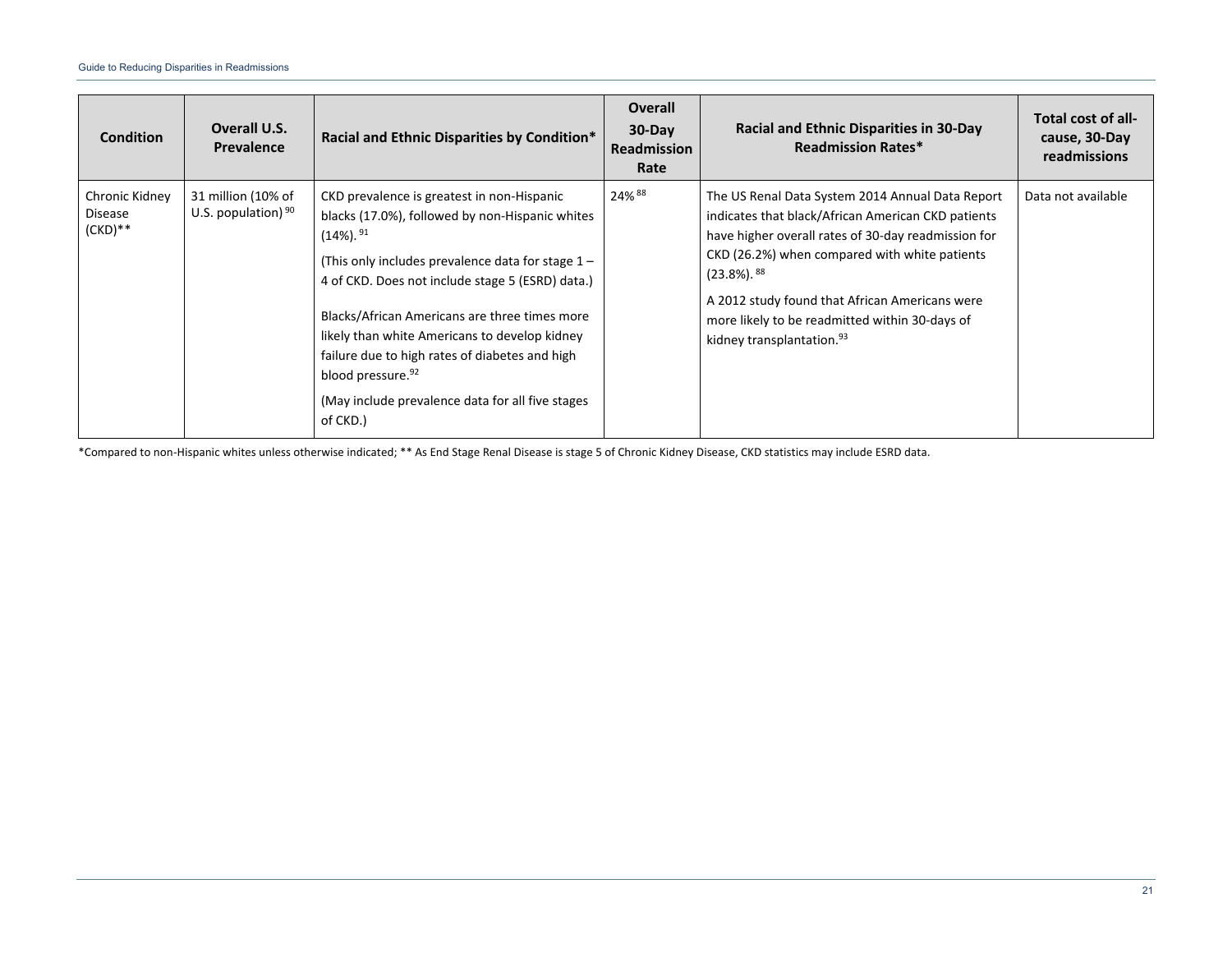## <span id="page-24-0"></span>**References**

- 1. Institute of Medicine. *Crossing the Quality Chasm: A New Health System for the 21st Century.* Washington, D.C.: National Academies Press; 2001.
- 2. Rau J. Medicare Fines 2,610 Hospitals In Third Round of Readmission Penalties. *Kaiser Health News.* 2014. [http://kaiserhealthnews.org/news/medicare-readmissions-penalties-2015/.](http://kaiserhealthnews.org/news/medicare-readmissions-penalties-2015/) Accessed March 13, 2015.
- 3. Jencks SF, Williams MV, Coleman EA. Rehospitalizations among patients in the Medicare fee-for-service program. *N Engl J Med.* Apr 2 2009;360(14):1418-1428.
- 4. Readmissions Reduction Program (HRRP). Centers for Medicare & Medicaid Services Website. [http://www.cms.gov/Medicare/Medicare-Fee-for-Service-Payment/AcuteInpatientPPS/Readmissions-](http://www.cms.gov/Medicare/Medicare-Fee-for-Service-Payment/AcuteInpatientPPS/Readmissions-Reduction-Program.html)[Reduction-Program.html.](http://www.cms.gov/Medicare/Medicare-Fee-for-Service-Payment/AcuteInpatientPPS/Readmissions-Reduction-Program.html) Accessed March 24, 2017.
- 5. US Department of Health and Human Services. Report to Congress: Social Risk Factors and Performance Under Medicare's Value-Based Purchasing Programs. Published Dec 2016.
- 6. Allaudeen N, Vidyarthi A, Maselli J, Auerbach A. Redefining readmission risk factors for general medicine patients. *J Hosp Med.* Feb 2011;6(2):54-60.
- 7. Joynt KE, Orav EJ, Jha AK. Thirty-day readmission rates for Medicare beneficiaries by race and site of care. *JAMA.* Feb 16 2011;305(7):675-681.
- 8. Aranda JM, Jr., Johnson JW, Conti JB. Current trends in heart failure readmission rates: analysis of Medicare data. *Clin Cardiol.* Jan 2009;32(1):47-52.
- 9. Karliner LS, Kim SE, Meltzer DO, Auerbach AD. Influence of language barriers on outcomes of hospital care for general medicine inpatients. *J Hosp Med.* May-June 2010;5(5):276-282.
- 10. Osei-Anto A, Joshi M, Audet A, Berman A, Jencks S. *Health Care Leader Action Guide to Reduce Avoidable Readmissions.* Chicago, IL: Health Research & Educational Trust; Jan 2010.
- 11. Meddings J, Smith SN, Iwashyna TJ, Langa KM, Hofer TP, McMahon LF Jr. The impact of disability and social determinants of health on condition-specific readmissions beyond Medicare risk adjustments: a cohort study. *J Gen Intern Med*. 2017;32(1):71-80.
- 12. Ash M, Brandt S. Disparities in asthma hospitalization in Massachusetts. *Am J Public Health.* Feb 2006;96(2):358-362.
- 13. Jiang HJ, Andrews R, Stryer D, Friedman B. Racial/ethnic disparities in potentially preventable readmissions: the case of diabetes. *Am J Public Health.* Sep 2005;95(9):1561-1567.
- 14. Rathore SS, Foody JM, Wang Y, et al. Race, quality of care, and outcomes of elderly patients hospitalized with heart failure. *JAMA.* May 21 2003;289(19):2517-2524.
- 15. Alexander M, Grumbach K, Remy L, Rowell R, Massie BM. Congestive heart failure hospitalizations and survival in California: patterns according to race/ethnicity. *Am Heart J.* May 1999;137(5):919-927.
- 16. Betancourt JR, Green AR, King RK. *Improving Quality and Achieving Equity: A Guide for Hospital Leaders.*  Boston, MA: Massachusetts General Hospital; 2008.
- 17. Agency for Healthcare Research and Quality. *National Healthcare Disparities Report 2013.* Rockville, MD; May 2014.
- 18. Rodriguez F, Joynt KE, Lopez L, Saldana F, Jha AK. Readmission rates for Hispanic Medicare beneficiaries with heart failure and acute myocardial infarction. *Am Heart J.* Aug 2011;162(2):254-261 e253.
- 19. Centers for Medicare and Medicaid Services. *Medicare Hospital Quality Chartbook: Performance Report on Outcome Measures*; 2014.
- 20. Prieto-Centurion V, Gussin HA, Rolle AJ, Krishnan JA. Chronic obstructive pulmonary disease readmissions at minority-serving institutions. *Ann Am Thorac Soc.* Dec 2013;10(6):680-684.
- 21. Elixhauser A, Au DH, Podulka J. Readmissions for Chronic Obstructive Pulmonary Disease, 2008: Statistical Brief #121. Healthcare Cost and Utilization Project (HCUP) Statistical Briefs [Internet]. Rockville, MD: Agency for Healthcare Research and Quality (US); 2011.
- 22. Singh JA, Lu X, Rosenthal GE, Ibrahim S, Cram P. Racial disparities in knee and hip total joint arthroplasty: an 18-year analysis of national Medicare data. *Ann Rheum Dis.* Dec 2014;73(12):2107-2115.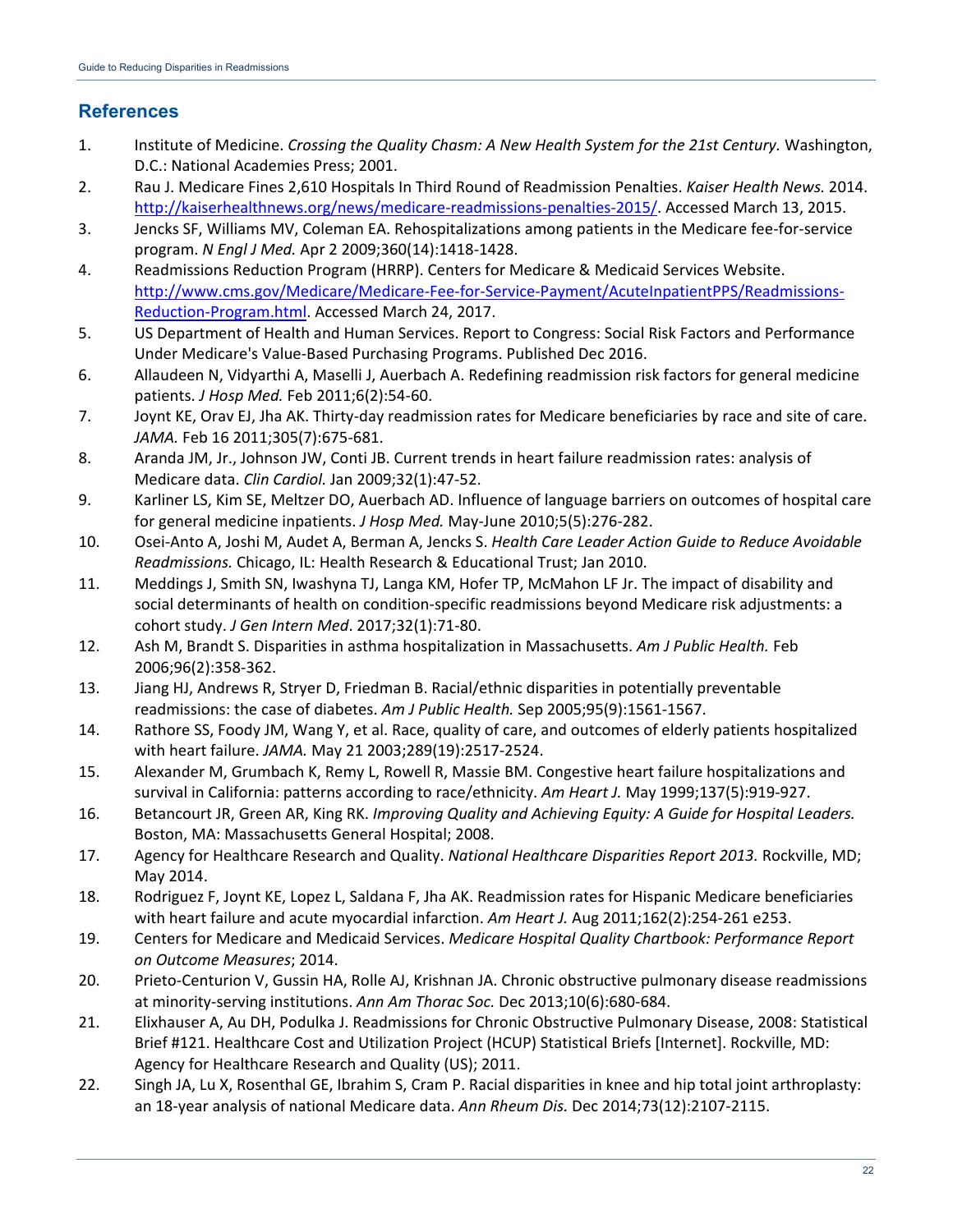- 23. Kripalani S, Theobald CN, Anctil B, Vasilevskis EE. Reducing hospital readmission rates: current strategies and future directions. *Annu Rev Med.* 2014;65:471-485.
- 24. DeLia D, Tong J, Gaboda D, Casalino LP. Post-Discharge Follow-Up Visits and Hospital Utilization by Medicare Patients, 2007–2010. *Medicare & Medicaid Research Review.* 2014;4(2).
- 25. Hansen LO, Young RS, Hinami K, Leung A, Williams MV. Interventions to reduce 30-day rehospitalization: a systematic review. *Ann Intern Med.* Oct 18 2011;155(8):520-528.
- 26. Arbaje AI, Wolff JL, Yu Q, Powe NR, Anderson GF, Boult C. Postdischarge environmental and socioeconomic factors and the likelihood of early hospital readmission among community-dwelling Medicare beneficiaries. *Gerontologist.* Aug 2008;48(4):495-504.
- 27. 2020 Topics & Objectives: Access to Health Services. *US Department of Health and Human Services.*  [http://www.healthypeople.gov/2020/topicsobjectives2020/objectiveslist.aspx?topicId=1.](http://www.healthypeople.gov/2020/topicsobjectives2020/objectiveslist.aspx?topicId=1) Accessed 19 December, 2013.
- 28. Smedley BD, Stith AY, Nelson AR. *Unequal Treatment:: Confronting Racial and Ethnic Disparities in Health Care.* Washington, D.C.: National Academies Press; 2003.
- 29. Phillips KA, Mayer ML, Aday LA. Barriers to care among racial/ethnic groups under managed care. *Health Aff (Millwood).* Jul-Aug 2000;19(4):65-75.
- 30. Bauman LJ, Braunstein S, Calderon Y, et al. Barriers and facilitators of linkage to HIV primary care in New York City. *J Acquir Immune Defic Syndr.* Nov 1 2013;64 Suppl 1:S20-26.
- 31. Saitz R, Larson MJ, Horton NJ, Winter M, Samet JH. Linkage with primary medical care in a prospective cohort of adults with addictions in inpatient detoxification: room for improvement. *Health Serv Res.* Jun 2004;39(3):587-606.
- 32. Vivo RP, Krim SR, Cevik C, Witteles RM. Heart failure in Hispanics. *J Am Coll Cardiol.* 2009;53(14):1167- 1175.
- 33. Karliner LS, Auerbach A, Napoles A, Schillinger D, Nickleach D, Perez-Stable EJ. Language barriers and understanding of hospital discharge instructions. *Medl care.* Apr 2012;50(4):283-289.
- 34. Lindholm M, Hargraves JL, Ferguson WJ, Reed G. Professional language interpretation and inpatient length of stay and readmission rates. *J Gen Intern Med.* Oct 2012;27(10):1294-1299.
- 35. The Joint Commission. *Advancing Effective Communication, Cultural Competence, and Patient- and Family-Centered Care: A Roadmap for Hospitals.* Oakbrook Terrace, IL: The Joint Commission; 2010.
- 36. Betancourt JR, Wasserman M, Green AR, Brach C, Renfrew MR. *Improving Patient Safety Systems for Patients with Limited English Proficiency: A Guide for Hospital Leaders.* The Disparities Solutions Center, Mongan Institute for Health Policy, Massachusetts General Hospital, Abt Associates, Inc., and Agency for Healthcare Research and Policy; 2012.
- 37. Peterson PN, Campagna EJ, Maravi M, et al. Acculturation and outcomes among patients with heart failure. *Circ Heart Fail.* Mar 1 2012;5(2):160-166.
- 38. Berkman ND, Sheridan SL, Donahue KE, Halpern DJ, Crotty K. Low health literacy and health outcomes: an updated systematic review. *Ann Intern Med.* Jul 19 2011;155(2):97-107.
- 39. Evangelista LS, Rasmusson KD, Laramee AS, et al. Health literacy and the patient with heart failure- implications for patient care and research: a consensus statement of the Heart Failure Society of America. *J Card Fail.* Jan 2010;16(1):9-16.
- 40. Mitchell SE, Sadikova E, Jack BW, Paasche-Orlow MK. Health literacy and 30-day postdischarge hospital utilization. *J Health Commun.* 2012;17 Suppl 3:325-338.
- 41. Li WW, Stewart AL, Stotts N, Froelicher ES. Cultural factors associated with antihypertensive medication adherence in Chinese immigrants. *J Cardiovasc Nurs.* Sep-Oct 2006;21(5):354-362.
- 42. Davidson PM, Macdonald P, Moser DK, et al. Cultural diversity in heart failure management: findings from the DISCOVER study (Part 2). *Contemp Nurse.* May-Jun 2007;25(1-2):50-61.
- 43. Dickson VV, McCarthy MM, Howe A, Schipper J, Katz SM. Sociocultural influences on heart failure self-care among an ethnic minority black population. *J Cardiovasc Nurs.* Mar-Apr 2013;28(2):111-118.
- 44. Irgit K, Nelson CL. Defining racial and ethnic disparities in THA and TKA. *Clin Orthop Relat Res.* Jul 2011;469(7):1817-1823.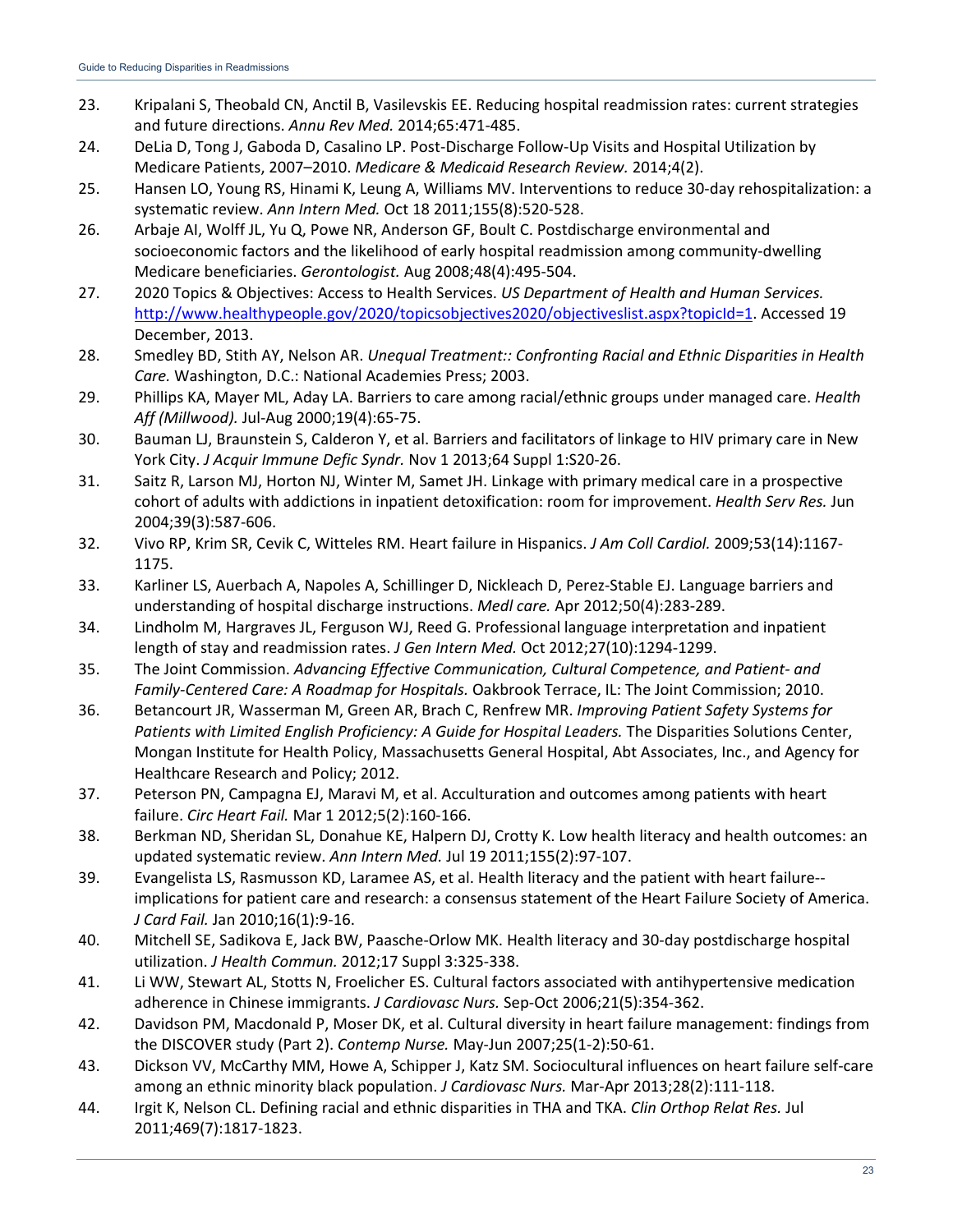- 45. Levine C, Halper D, Peist A, Gould DA. Bridging troubled waters: family caregivers, transitions, and longterm care. *Health Aff (Millwood).* Jan-Feb 2010;29(1):116-124.
- 46. Calvillo-King L, Arnold D, Eubank KJ, et al. Impact of social factors on risk of readmission or mortality in pneumonia and heart failure: systematic review. *J Gen Intern Med.* Feb 2013;28(2):269-282.
- 47. Gellad WF, Haas JS, Safran DG. Race/ethnicity and nonadherence to prescription medications among seniors: results of a national study. *J Gen Intern Med.* Nov 2007;22(11):1572-1578.
- 48. Carrasquillo O, Lantigua RA, Shea S. Preventive services among Medicare beneficiaries with supplemental coverage versus HMO enrollees, medicaid recipients, and elders with no additional coverage. *Med Care.*  Jun 2001;39(6):616-626.
- 49. Mojtabai R, Olfson M. Medication costs, adherence, and health outcomes among Medicare beneficiaries. *Health Aff (Millwood).* Jul-Aug 2003;22(4):220-229.
- 50. Sayers SL, Riegel B, Pawlowski S, Coyne JC, Samaha FF. Social support and self-care of patients with heart failure. *Ann Behav Med.* Feb 2008;35(1):70-79.
- 51. Dickson VV, McCarthy MM, Katz SM. How do depressive symptoms influence self-care among an ethnic minority population with heart failure? *Ethn Dis.* 2013;23(1):22-28.
- 52. Williams MV. A requirement to reduce readmissions: take care of the patient, not just the disease. *JAMA.*  Jan 23 2013;309(4):394-396.
- 53. Braunstein JB, Anderson GF, Gerstenblith G, et al. Noncardiac comorbidity increases preventable hospitalizations and mortality among Medicare beneficiaries with chronic heart failure. *J Am Coll Cardiol.*  Oct 1 2003;42(7):1226-1233.
- 54. Health Research and Educational Trust. *A Framework for Stratifying Race, Ethnicity, and Language Data.*  Chicago, IL: Health Research & Educational Trust; Oct 2014.
- 55. Stewart M, Brown JB, Boon H, Galajda J, Meredith L, Sangster M. Evidence on patient-doctor communication. *Cancer Prev Control.* Feb 1999;3(1):25-30.
- 56. Hawkins MA, Dolansky MA, Levin JB, et al. Cognitive function and health literacy are independently associated with heart failure knowledge. *Heart Lung.* Sep-Oct 2016;45(5):386-391.
- 57. Raynor EM. Factors Affecting Care in Non-English-Speaking Patients and Families. *Clin Pediatr.* Feb 2016;55(2):145-149.
- 58. Brooks K, Stifani B, Batlle HR, Nunez MA, Erlich M, Diaz J. Patient perspectives on the need for and barriers to professional medical interpretation. *RI Med J.* Jan 4 2016;99(1):30-33.
- 59. Wilson E, Chen AH, Grumbach K, Wang F, Fernandez A. Effects of limited English proficiency and physician language on health care comprehension. *J Gen Intern Med.* Sep 2005;20(9):800-806.
- 60. 2015 National Healthcare Quality and Disparities Report and 5th Anniversary Update on the National Quality Strategy. Rockville, MD: Agency for Healthcare Research and Quality;April 2016. AHRQ Pub. No. 16-0015.
- 61. Smith DL. Examining patient-centered communication and access for veterans with disabilities. *Mil Med.*  Apr 2015;180(4):454-463.
- 62. Benjamin EJ, Virani SS, Callaway CW, et al. Heart disease and stroke statistics-2018 update: a report from the American Heart Association. *Circulation.* Mar 2018;137(12):e67-e492.
- 63. Kilgore M, Patel H, Kielhorn A, Maya J, Sharma P. Economic burden of hospitalizations of Medicare beneficiaries with heart failure. *Risk Manag Healthca Policy.* May 2017;10:63-70.
- 64. Readmissions Complications and Deaths National. Centers for Medicare & Medicaid Services Website; 2013. [https://data.medicare.gov/Hospital-Compare/Readmissions-Complications-and-Deaths-](https://data.medicare.gov/Hospital-Compare/Readmissions-Complications-and-Deaths-National/seeb-g2s2)[National/seeb-g2s2.](https://data.medicare.gov/Hospital-Compare/Readmissions-Complications-and-Deaths-National/seeb-g2s2) Accessed January 15, 2015.
- 65. Hines AL, Barrett ML, Jiang HJ, Steiner CA. Conditions With the Largest Number of Adult Hospital Readmissions by Payer, 2011: Statistical Brief #172. In: *Healthcare Cost and Utilization Project (HCUP) Statistical Briefs.* Rockville, MD; 2014.
- 66. Mozaffarian D, Benjamin EJ, Go AS, et al. Heart disease and stroke statistics-2015 update: a report from the American Heart Association. *Circulation.* Jan 27 2015;131(4):434-441.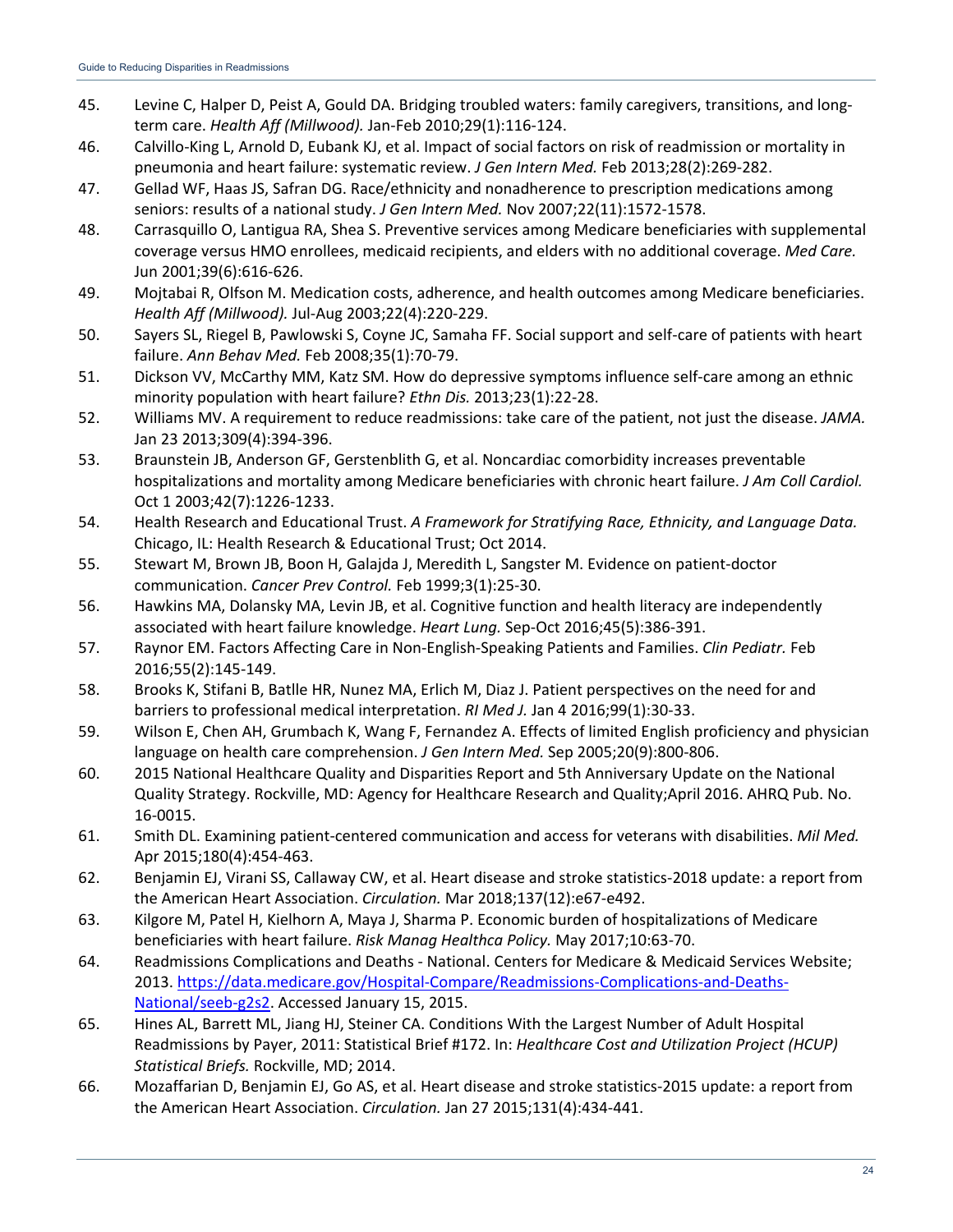- 67. Spertus JA, Jones PG, Masoudi FA, Rumsfeld JS, Krumholz HM. Factors associated with racial differences in myocardial infarction outcomes. *Ann Intern Med.* Mar 3 2009;150(5):314-324.
- 68. Mathews R, Chen AY, Thomas L, et al. Differences in short-term versus long-term outcomes of older black versus white patients with myocardial infarction: findings from the Can Rapid Risk Stratification of Unstable Angina Patients Suppress Adverse Outcomes with Early Implementation of American College of Cardiology/American Heart Association Guidelines (CRUSADE). *Circulation.* Aug 19 2014;130(8):659-667.
- 69. The Re-Engineered Hospital Discharge Program to Decrease Hospitalization. Boston University School of Medicine Webpage. [www.bu.edu/fammed/projectred/publications/RED%20Fact%20Sheet%202-7-](http://www.bu.edu/fammed/projectred/publications/RED%20Fact%20Sheet%202-7-09%20v2.pdf) [09%20v2.pdf.](http://www.bu.edu/fammed/projectred/publications/RED%20Fact%20Sheet%202-7-09%20v2.pdf) Accessed June 16, 2015.
- 70. Hicks LS, Shaykevich S, Bates DW, Ayanian JZ. Determinants of racial/ethnic differences in blood pressure management among hypertensive patients. *BMC Cardiovasc Disord.* 2005;5(1):16.
- 71. Burton DC, Flannery B, Bennett NM, et al. Socioeconomic and racial/ethnic disparities in the incidence of bacteremic pneumonia among US adults. *Am J Public Health.* Oct 2010;100(10):1904-1911.
- 72. Multack M, Flowers L. *Racial and Ethnic Disparities in Influenza and Pneumococcal Immunization Rates among Medicare Beneficiaries.* AARP Public Policy Institute;2012.
- 73. *Disparities in Lung Health Series: Influenza and Pneumonia Vaccination in Older Adults.* Washington D.C.: American Lung Association;2010.
- 74. Hausmann LR, Ibrahim SA, Mehrotra A, et al. Racial and ethnic disparities in pneumonia treatment and mortality. *Med Care.* Sep 2009;47(9):1009-1017.
- 75. Ford ES, Croft JB, Mannino DM, Wheaton AG, Zhang X, Giles WH. COPD surveillance--United States, 1999- 2011. *Chest.* Jul 2013;144(1):284-305.
- 76. Shaya FT, Maneval MS, Gbarayor CM, et al. Burden of COPD, asthma, and concomitant COPD and asthma among adults: racial disparities in a medicaid population. *Chest.* Aug 2009;136(2):405-411.
- 77. Centers for Disease Control and Prevention. Prevalence of doctor-diagnosed arthritis and arthritisattributable activity limitation--United States, 2010-2012. *MMWR Morb Mortal Wkly Rep.* Nov 8 2013;62(44):869-873.
- 78. Maradit-Kremers HCC, Larsonm D, Jiranek WA, Berry DJ. *Prevalence of Total Hip (THA) and tOtal Knee (TKA) Arthroplasty in the United States*; 2014.
- 79. Oliver MN, Wells KM, Joy-Gaba JA, Hawkins CB, Nosek BA. Do physicians' implicit views of African Americans affect clinical decision making? *J Am Board Fam Med.* Mar-Apr 2014;27(2):177-188.
- 80. Bosco JA, 3rd, Karkenny AJ, Hutzler LH, Slover JD, Iorio R. Cost burden of 30-day readmissions following Medicare total hip and knee arthroplasty. *J Arthroplasty.* May 2014;29(5):903-905.
- 81. Centers for Disease Control and Prevention. *National Diabetes Statistics Report: Estimates of Diabetes and Its Burden in the United States.* Atlanta, GA: US Department of Health and Human Services;2014.
- 82. Diabetes and African Americans. Office of Minority Health Website. [http://minorityhealth.hhs.gov/omh/browse.aspx?lvl=4&lvlID=18.](https://minorityhealth.hhs.gov/omh/browse.aspx?lvl=4&lvlID=18) Accessed June 23, 2015.
- 83. Diabetes and Hispanic Americans. Office of Minority Health Website. [http://minorityhealth.hhs.gov/omh/browse.aspx?lvl=4&lvlid=63.](https://minorityhealth.hhs.gov/omh/browse.aspx?lvl=4&lvlid=63) Accessed June 23, 2015.
- 84. Diabetes and American Indians/Alaskan Natives. Office of Minority Health Website. [http://minorityhealth.hhs.gov/omh/browse.aspx?lvl=4&lvlID=33.](https://minorityhealth.hhs.gov/omh/browse.aspx?lvl=4&lvlID=33) Accessed June 23, 2015.
- 85. Elixhauser A, Steiner C. Readmissions to U.S. Hospitals by Diagnosis, 2010: Statistical Brief #153. *Healthcare Cost and Utilization Project (HCUP) Statistical Briefs.* Rockville, MD; 2013.
- 86. Healy SJ, Black D, Harris C, Lorenz A, Dungan KM. Inpatient diabetes education is associated with less frequent hospital readmission among patients with poor glycemic control. *Diabetes Care.* Oct 2013;36(10):2960-2967.
- 87. Kim H, Ross JS, Melkus GD, Zhao Z, Boockvar K. Scheduled and unscheduled hospital readmissions among patients with diabetes. *Am J Manag Care.* Oct 2010;16(10):760-767.
- 88. Saran R, Li Y, Robinson B, et al. US Renal Data System 2014 Annual Data Report: Epidemiology of Kidney Disease in the United States. *Am J Kidney Dis.* Jun 2015;65(6 Suppl 1):A7.